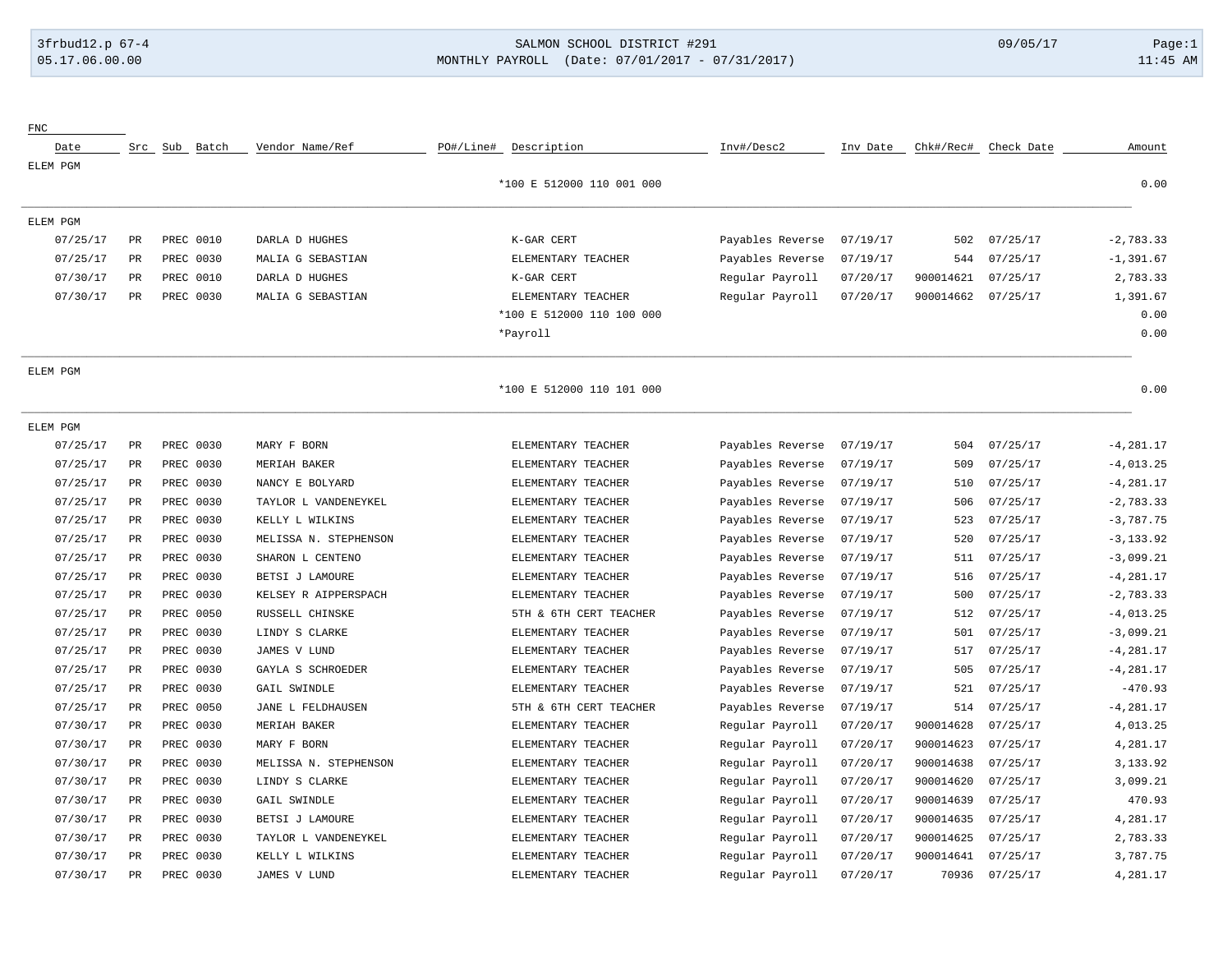### 3frbud12.p 67-4 SALMON SCHOOL DISTRICT #291 09/05/17 Page:2 [05.17.06.00.00](https://05.17.06.00.00) MONTHLY PAYROLL (Date: 07/01/2017 - 07/31/2017) 11:45 AM

FNC

100 E 512000 110 103 000 (continued)

| Date     |                 | Src Sub Batch | Vendor Name/Ref      | PO#/Line# | Description               | Inv#/Desc2      | Inv Date | Chk#/Rec#          | Check Date | Amount   |
|----------|-----------------|---------------|----------------------|-----------|---------------------------|-----------------|----------|--------------------|------------|----------|
| 07/30/17 | $\mbox{\sf PR}$ | PREC 0030     | GAYLA S SCHROEDER    |           | ELEMENTARY TEACHER        | Regular Payroll | 07/20/17 | 900014624          | 07/25/17   | 4,281.17 |
| 07/30/17 | PR              | PREC 0030     | NANCY E BOLYARD      |           | ELEMENTARY TEACHER        | Regular Payroll | 07/20/17 | 900014629          | 07/25/17   | 4,281.17 |
| 07/30/17 | PR              | PREC 0030     | KELSEY R AIPPERSPACH |           | ELEMENTARY TEACHER        | Regular Payroll | 07/20/17 | 900014619          | 07/25/17   | 2,783.33 |
| 07/30/17 | PR              | PREC 0050     | JANE L FELDHAUSEN    |           | 5TH & 6TH CERT TEACHER    | Regular Payroll | 07/20/17 | 900014633          | 07/25/17   | 4,281.17 |
| 07/30/17 | PR              | PREC 0030     | SHARON L CENTENO     |           | ELEMENTARY TEACHER        | Regular Payroll | 07/20/17 | 900014630          | 07/25/17   | 3,099.21 |
| 07/30/17 | PR              | PREC 0050     | RUSSELL CHINSKE      |           | 5TH & 6TH CERT TEACHER    | Regular Payroll | 07/20/17 | 900014631 07/25/17 |            | 4,013.25 |
|          |                 |               |                      |           | *100 E 512000 110 103 000 |                 |          |                    |            | 0.00     |
|          |                 |               |                      |           | *Payroll                  |                 |          |                    |            | 0.00     |
| ELEM PGM |                 |               |                      |           |                           |                 |          |                    |            |          |
|          |                 |               |                      |           | *100 E 512000 110 103 350 |                 |          |                    |            | 0.00     |
| ELEM PGM |                 |               |                      |           |                           |                 |          |                    |            |          |
|          |                 |               |                      |           | *100 E 512000 110 104 000 |                 |          |                    |            | 0.00     |
| ELEM PGM |                 |               |                      |           |                           |                 |          |                    |            |          |
|          |                 |               |                      |           | *100 E 512000 110 602 000 |                 |          |                    |            | 0.00     |
| ELEM PGM |                 |               |                      |           | *100 E 512000 115 100 000 |                 |          |                    |            | 0.00     |
|          |                 |               |                      |           |                           |                 |          |                    |            |          |
| ELEM PGM |                 |               |                      |           | *100 E 512000 115 101 000 |                 |          |                    |            | 0.00     |
|          |                 |               |                      |           |                           |                 |          |                    |            |          |
| ELEM PGM |                 |               |                      |           | *100 E 512000 115 103 000 |                 |          |                    |            | 0.00     |
|          |                 |               |                      |           |                           |                 |          |                    |            |          |
| ELEM PGM |                 |               |                      |           | *100 E 512000 115 103 350 |                 |          |                    |            | 0.00     |
|          |                 |               |                      |           |                           |                 |          |                    |            |          |
| ELEM PGM |                 |               |                      |           | *100 E 512000 165 100 000 |                 |          |                    |            | 0.00     |
|          |                 |               |                      |           |                           |                 |          |                    |            |          |
| ELEM PGM |                 |               |                      |           | *100 E 512000 165 103 000 |                 |          |                    |            | 0.00     |
|          |                 |               |                      |           |                           |                 |          |                    |            |          |
| ELEM PGM |                 |               |                      |           | *100 E 512000 165 104 000 |                 |          |                    |            | 0.00     |
|          |                 |               |                      |           |                           |                 |          |                    |            |          |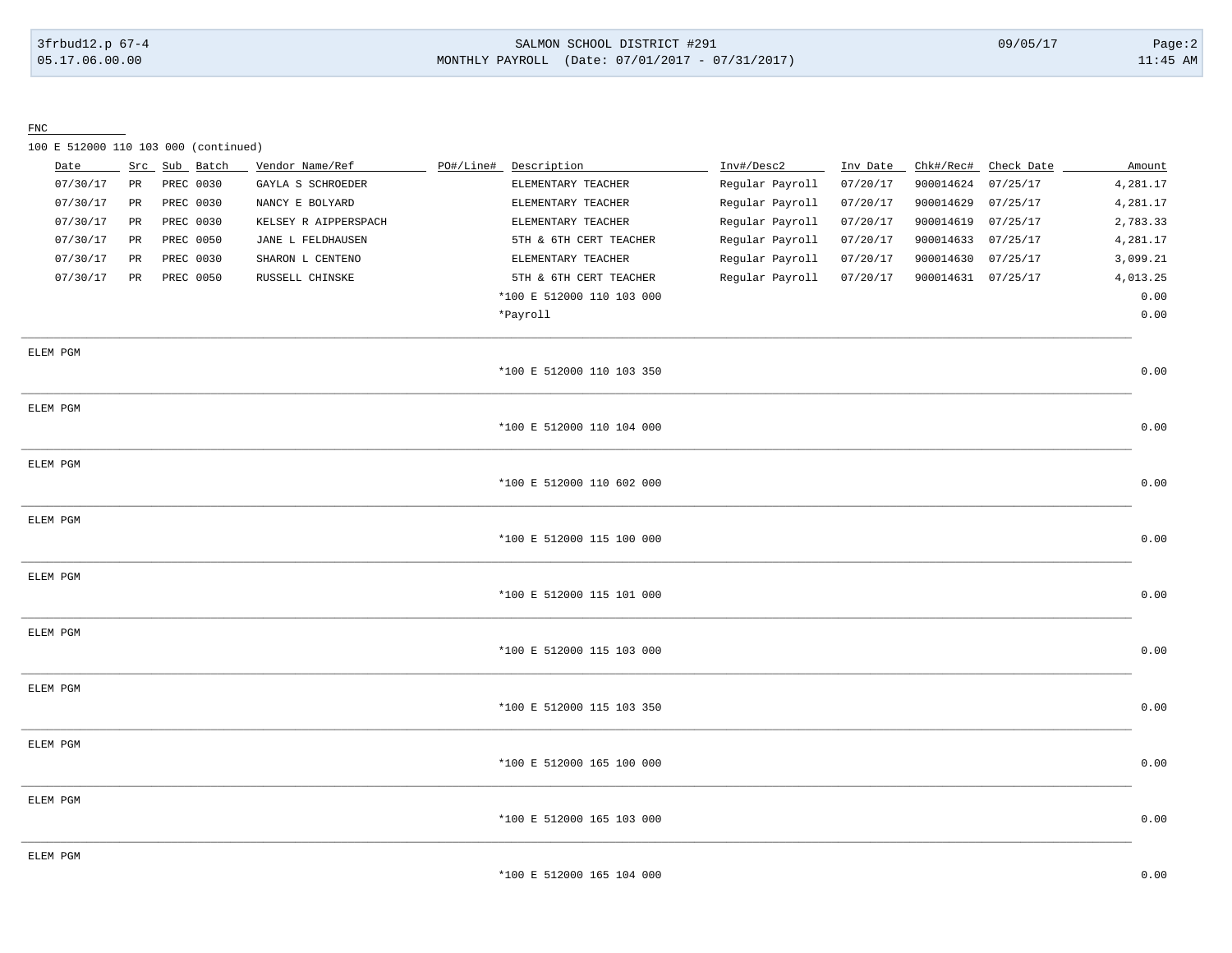## 3frbud12.p 67-4 SALMON SCHOOL DISTRICT #291 09/05/17 Page:3 [05.17.06.00.00](https://05.17.06.00.00) MONTHLY PAYROLL (Date: 07/01/2017 - 07/31/2017) 11:45 AM

| ${\rm FNC}$ |          |                 |           |                  |                           |           |                           |                  |          |           |            |              |
|-------------|----------|-----------------|-----------|------------------|---------------------------|-----------|---------------------------|------------------|----------|-----------|------------|--------------|
|             | Date     |                 |           | Src Sub Batch    | Vendor Name/Ref           | PO#/Line# | Description               | Inv#/Desc2       | Inv Date | Chk#/Rec# | Check Date | Amount       |
| SEC PGM     |          |                 |           |                  |                           |           |                           |                  |          |           |            |              |
|             |          |                 |           |                  |                           |           | *100 E 515000 110 001 000 |                  |          |           |            | 0.00         |
| SEC PGM     |          |                 |           |                  |                           |           |                           |                  |          |           |            |              |
|             |          |                 |           |                  |                           |           | *100 E 515000 110 100 000 |                  |          |           |            | 0.00         |
| SEC PGM     |          |                 |           |                  |                           |           |                           |                  |          |           |            |              |
|             | 07/25/17 | $\mbox{\sf PR}$ | PREC 0090 |                  | CONSUELO BELLAMY          |           | HS CERT                   | Payables Reverse | 07/19/17 | 526       | 07/25/17   | $-2.996.82$  |
|             | 07/25/17 | $_{\rm PR}$     | PREC DOCK |                  | CHERYL L BLACKBURN HOLDEN |           | LEAVE WITHOUT PAY         | Payables Reverse | 07/19/17 | 527       | 07/25/17   | 236.88       |
|             | 07/25/17 | PR              |           | PREC 0160        | BRADY M BEVER             |           | ALT SCHL CERT             | Payables Reverse | 07/19/17 | 551       | 07/25/17   | $-1,439.68$  |
|             | 07/25/17 | PR              | PREC 0090 |                  | CHERYL L BLACKBURN HOLDEN |           | HS CERT                   | Payables Reverse | 07/19/17 | 527       | 07/25/17   | $-3,099.21$  |
|             | 07/25/17 | PR              | PREC 0090 |                  | JOHN E ANDERSON           |           | HS CERT                   | Payables Reverse | 07/19/17 | 525       | 07/25/17   | $-3, 314.33$ |
|             | 07/25/17 | PR              |           | PREC 0090        | TRACY L BURGESS           |           | HS CERT                   | Payables Reverse | 07/19/17 | 531       | 07/25/17   | $-4, 281.17$ |
|             | 07/25/17 | $\mbox{\sf PR}$ |           | PREC 0090        | DEBORAH J CRISPIN         |           | HS CERT                   | Payables Reverse | 07/19/17 | 533       | 07/25/17   | $-4, 281.17$ |
|             | 07/25/17 | $_{\rm PR}$     | PREC 0090 |                  | <b>JESSICA SHANAFELT</b>  |           | HS CERT                   | Payables Reverse | 07/19/17 | 546       | 07/25/17   | $-3, 335.98$ |
|             | 07/25/17 | PR              |           | PREC 0050        | KRYSTAL D. SMITH          |           | 5TH & 6TH CERT TEACHER    | Payables Reverse | 07/19/17 | 547       | 07/25/17   | $-3, 335.98$ |
|             | 07/25/17 | PR              |           | PREC 0100        | CHARLOTTE SNOOK           |           | 7TH & 8TH CERT            | Payables Reverse | 07/19/17 | 548       | 07/25/17   | $-2,868.38$  |
|             | 07/25/17 | PR              | PREC 0100 |                  | MALLORI J LAMOURE         |           | 7TH & 8TH CERT            | Payables Reverse | 07/19/17 | 539       | 07/25/17   | $-2,783.33$  |
|             | 07/25/17 | PR              |           | PREC 0090        | MEREDITH A. GALVAN        |           | HS CERT                   | Payables Reverse | 07/19/17 | 535       | 07/25/17   | $-1, 439.69$ |
|             | 07/25/17 | $_{\rm PR}$     | PREC 0090 |                  | FRANK W GARRETT           |           | HS CERT                   | Payables Reverse | 07/19/17 | 536       | 07/25/17   | $-4, 281.17$ |
|             | 07/25/17 | PR              | PREC 0090 |                  | JEREMY S BURGESS          |           | HS CERT                   | Payables Reverse | 07/19/17 | 530       | 07/25/17   | $-2,996.82$  |
|             | 07/25/17 | PR              |           | PREC 0090        | ARLENE K WOLF             |           | HS CERT                   | Payables Reverse | 07/19/17 | 550       | 07/25/17   | $-4, 281.17$ |
|             | 07/25/17 | PR              | PREC 0090 |                  | BARBARA RENAE LEWIS       |           | HS CERT                   | Payables Reverse | 07/19/17 | 540       | 07/25/17   | $-4, 281.17$ |
|             | 07/25/17 | PR              | PREC 0090 |                  | DENISE A BRASWELL         |           | HS CERT                   | Payables Reverse | 07/19/17 | 529       | 07/25/17   | $-3, 517.25$ |
|             | 07/25/17 | $_{\rm PR}$     |           | PREC 0030        | MALIA G SEBASTIAN         |           | ELEMENTARY TEACHER        | Payables Reverse | 07/19/17 | 544       | 07/25/17   | $-1, 391.66$ |
|             | 07/25/17 | $_{\rm PR}$     |           | <b>PREC 0100</b> | BRIDGET SEVERE            |           | 7TH & 8TH CERT            | Payables Reverse | 07/19/17 | 545       | 07/25/17   | $-3, 335.98$ |
|             | 07/25/17 | PR              | PREC 0030 |                  | GAIL SWINDLE              |           | ELEMENTARY TEACHER        | Payables Reverse | 07/19/17 | 521       | 07/25/17   | $-470.93$    |
|             | 07/25/17 | PR              |           | PREC 0090        | JENELLE E THOMAS          |           | HS CERT                   | Payables Reverse | 07/19/17 | 549       | 07/25/17   | $-4, 281.17$ |
|             | 07/25/17 | PR              |           | <b>PREC 0100</b> | LESLIE A. DESCHAINE       |           | 7TH & 8TH CERT            | Payables Reverse | 07/19/17 | 534       | 07/25/17   | $-3, 215.45$ |
|             | 07/25/17 | PR              | PREC 0090 |                  | SEAN M. MCKINNEY          |           | HS CERT                   | Payables Reverse | 07/19/17 | 507       | 07/25/17   | $-2,783.33$  |
|             | 07/25/17 | PR              | PREC 0090 |                  | DUSTIN J. PACE            |           | HS CERT                   | Payables Reverse | 07/19/17 | 542       | 07/25/17   | $-2,987.26$  |
|             | 07/25/17 | PR              |           | PREC 0090        | CHRIS P BORN              |           | HS CERT                   | Payables Reverse | 07/19/17 | 587       | 07/25/17   | $-2, 140.58$ |
|             | 07/25/17 | PR              | PREC 0090 |                  | EILEEN T HOLDEN           |           | HS CERT                   | Payables Reverse | 07/19/17 | 588       | 07/25/17   | $-1,412.78$  |
|             | 07/30/17 | PR              | PREC 0090 |                  | <b>JESSICA SHANAFELT</b>  |           | HS CERT                   | Regular Payroll  | 07/20/17 | 900014664 | 07/25/17   | 3,335.98     |
|             | 07/30/17 | PR              |           | PREC 0090        | JOHN E ANDERSON           |           | HS CERT                   | Regular Payroll  | 07/20/17 | 900014643 | 07/25/17   | 3, 314.33    |
|             | 07/30/17 | $_{\rm PR}$     | PREC 0090 |                  | CONSUELO BELLAMY          |           | HS CERT                   | Regular Payroll  | 07/20/17 | 900014644 | 07/25/17   | 2,996.82     |
|             | 07/30/17 | PR              |           | PREC 0090        | DENISE A BRASWELL         |           | HS CERT                   | Regular Payroll  | 07/20/17 | 900014647 | 07/25/17   | 3,517.25     |
|             | 07/30/17 | PR              |           | PREC 0090        | JEREMY S BURGESS          |           | HS CERT                   | Regular Payroll  | 07/20/17 | 900014648 | 07/25/17   | 2,996.82     |
|             | 07/30/17 | PR              |           | PREC 0090        | CHRIS P BORN              |           | HS CERT                   | Regular Payroll  | 07/20/17 | 900014646 | 07/25/17   | 2,140.58     |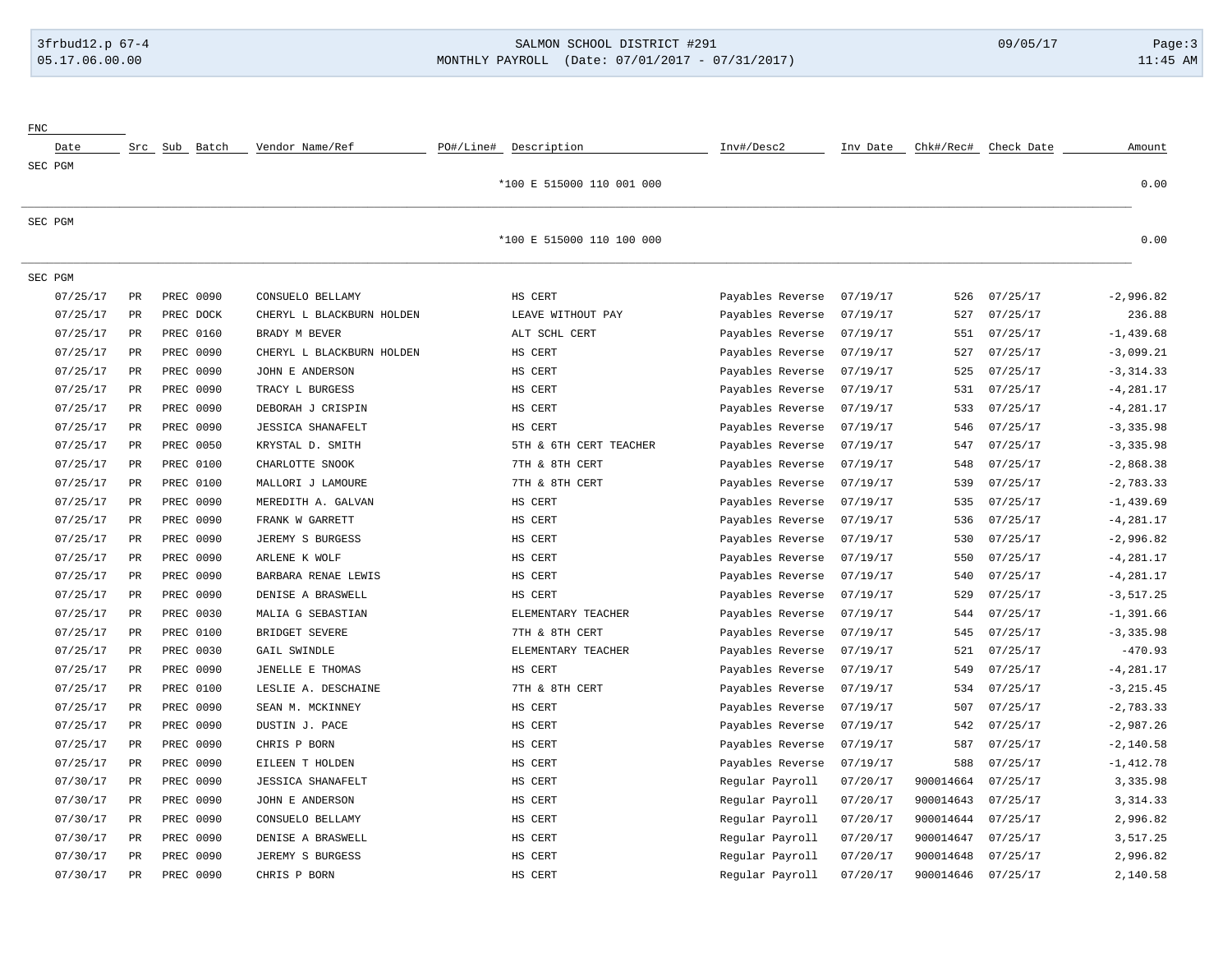## 3frbud12.p 67-4 SALMON SCHOOL DISTRICT #291 09/05/17 Page:4 [05.17.06.00.00](https://05.17.06.00.00) MONTHLY PAYROLL (Date: 07/01/2017 - 07/31/2017) 11:45 AM

FNC

100 E 515000 110 401 000 (continued)

| Date     | Src | Sub       | Batch | Vendor Name/Ref           | PO#/Line# | Description               | Inv#/Desc2       | Inv Date | Chk#/Rec# | Check Date | Amount       |
|----------|-----|-----------|-------|---------------------------|-----------|---------------------------|------------------|----------|-----------|------------|--------------|
| 07/30/17 | PR  | PREC 0030 |       | GAIL SWINDLE              |           | ELEMENTARY TEACHER        | Regular Payroll  | 07/20/17 | 900014639 | 07/25/17   | 470.93       |
| 07/30/17 | PR  | PREC 0090 |       | JENELLE E THOMAS          |           | HS CERT                   | Regular Payroll  | 07/20/17 | 900014667 | 07/25/17   | 4,281.17     |
| 07/30/17 | PR  | PREC 0100 |       | MALLORI J LAMOURE         |           | 7TH & 8TH CERT            | Regular Payroll  | 07/20/17 | 900014657 | 07/25/17   | 2,783.33     |
| 07/30/17 | PR  | PREC 0090 |       | BARBARA RENAE LEWIS       |           | HS CERT                   | Regular Payroll  | 07/20/17 | 900014658 | 07/25/17   | 4,281.17     |
| 07/30/17 | PR  | PREC 0090 |       | ARLENE K WOLF             |           | HS CERT                   | Regular Payroll  | 07/20/17 | 900014668 | 07/25/17   | 4,281.17     |
| 07/30/17 | PR  | PREC 0090 |       | SEAN M. MCKINNEY          |           | HS CERT                   | Regular Payroll  | 07/20/17 | 900014626 | 07/25/17   | 2,783.33     |
| 07/30/17 | PR  | PREC 0030 |       | MALIA G SEBASTIAN         |           | ELEMENTARY TEACHER        | Regular Payroll  | 07/20/17 | 900014662 | 07/25/17   | 1,391.66     |
| 07/30/17 | PR  | PREC 0100 |       | BRIDGET SEVERE            |           | 7TH & 8TH CERT            | Regular Payroll  | 07/20/17 | 900014663 | 07/25/17   | 3,335.98     |
| 07/30/17 | PR  | PREC 0050 |       | KRYSTAL D. SMITH          |           | 5TH & 6TH CERT TEACHER    | Regular Payroll  | 07/20/17 | 900014665 | 07/25/17   | 3,335.98     |
| 07/30/17 | PR  | PREC 0100 |       | CHARLOTTE SNOOK           |           | 7TH & 8TH CERT            | Regular Payroll  | 07/20/17 | 900014666 | 07/25/17   | 2,868.38     |
| 07/30/17 | PR  | PREC 0090 |       | CHERYL L BLACKBURN HOLDEN |           | HS CERT                   | Regular Payroll  | 07/20/17 | 900014645 | 07/25/17   | 3,099.21     |
| 07/30/17 | PR  | PREC DOCK |       | CHERYL L BLACKBURN HOLDEN |           | LEAVE WITHOUT PAY         | Regular Payroll  | 07/20/17 | 900014645 | 07/25/17   | $-236.88$    |
| 07/30/17 | PR  | PREC 0090 |       | DUSTIN J. PACE            |           | HS CERT                   | Regular Payroll  | 07/20/17 | 900014660 | 07/25/17   | 2,987.26     |
| 07/30/17 | PR  | PREC 0160 |       | BRADY M BEVER             |           | ALT SCHL CERT             | Regular Payroll  | 07/20/17 | 70937     | 07/25/17   | 1,439.68     |
| 07/30/17 | PR  | PREC 0090 |       | DEBORAH J CRISPIN         |           | HS CERT                   | Regular Payroll  | 07/20/17 | 900014651 | 07/25/17   | 4,281.17     |
| 07/30/17 | PR  | PREC 0100 |       | LESLIE A. DESCHAINE       |           | 7TH & 8TH CERT            | Regular Payroll  | 07/20/17 | 900014652 | 07/25/17   | 3, 215.45    |
| 07/30/17 | PR  | PREC 0090 |       | MEREDITH A. GALVAN        |           | HS CERT                   | Regular Payroll  | 07/20/17 | 900014653 | 07/25/17   | 1,439.69     |
| 07/30/17 | PR  | PREC 0090 |       | FRANK W GARRETT           |           | HS CERT                   | Regular Payroll  | 07/20/17 | 900014654 | 07/25/17   | 4,281.17     |
| 07/30/17 | PR  | PREC 0090 |       | TRACY L BURGESS           |           | HS CERT                   | Regular Payroll  | 07/20/17 | 900014649 | 07/25/17   | 4,281.17     |
| 07/30/17 | PR  | PREC 0090 |       | EILEEN T HOLDEN           |           | HS CERT                   | Regular Payroll  | 07/20/17 | 900014656 | 07/25/17   | 1,412.78     |
|          |     |           |       |                           |           | *100 E 515000 110 401 000 |                  |          |           |            | 0.00         |
|          |     |           |       |                           |           | *Payroll                  |                  |          |           |            | 0.00         |
| SEC PGM  |     |           |       |                           |           |                           |                  |          |           |            |              |
| 07/25/17 | PR  | PREC 0100 |       | CHARLOTTE SNOOK           |           | 7TH & 8TH CERT            | Payables Reverse | 07/19/17 | 548       | 07/25/17   | $-1, 412.79$ |
| 07/30/17 | PR  | PREC 0100 |       | CHARLOTTE SNOOK           |           | 7TH & 8TH CERT            | Regular Payroll  | 07/20/17 | 900014666 | 07/25/17   | 1,412.79     |
|          |     |           |       |                           |           | *100 E 515000 110 415 000 |                  |          |           |            | 0.00         |
|          |     |           |       |                           |           | *Payroll                  |                  |          |           |            | 0.00         |
| SEC PGM  |     |           |       |                           |           |                           |                  |          |           |            |              |
|          |     |           |       |                           |           | *100 E 515000 110 602 000 |                  |          |           |            | 0.00         |
| SEC PGM  |     |           |       |                           |           |                           |                  |          |           |            |              |
|          |     |           |       |                           |           | *100 E 515000 115 100 000 |                  |          |           |            | 0.00         |
| SEC PGM  |     |           |       |                           |           |                           |                  |          |           |            |              |
|          |     |           |       |                           |           | *100 E 515000 115 401 000 |                  |          |           |            | 0.00         |
|          |     |           |       |                           |           |                           |                  |          |           |            |              |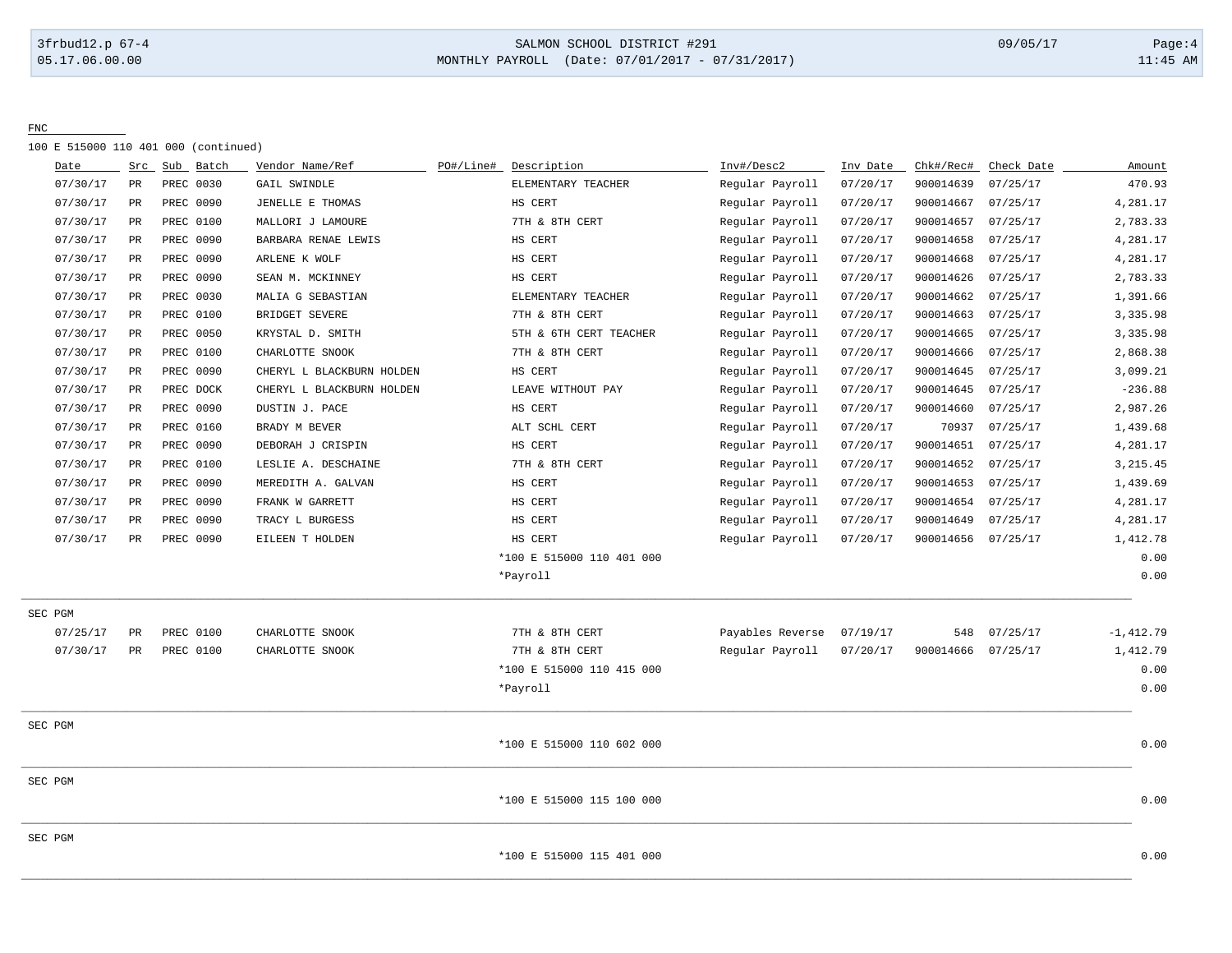# 3frbud12.p 67-4 SALMON SCHOOL DISTRICT #291 09/05/17 Page:5 [05.17.06.00.00](https://05.17.06.00.00) MONTHLY PAYROLL (Date: 07/01/2017 - 07/31/2017) 11:45 AM

| ${\rm FNC}$    |             |               |                  |                              |                  |          |           |                      |              |
|----------------|-------------|---------------|------------------|------------------------------|------------------|----------|-----------|----------------------|--------------|
| Date           |             | Src Sub Batch | Vendor Name/Ref  | PO#/Line# Description        | Inv#/Desc2       | Inv Date |           | Chk#/Rec# Check Date | Amount       |
| SEC PGM        |             |               |                  | *100 E 515000 115 602 000    |                  |          |           |                      | 0.00         |
| SEC PGM        |             |               |                  | *100 E 515000 160 100 000    |                  |          |           |                      | 0.00         |
| SEC PGM        |             |               |                  | *100 E 515000 160 101 000    |                  |          |           |                      | 0.00         |
| SEC PGM        |             |               |                  | *100 E 515000 160 602 000    |                  |          |           |                      | 0.00         |
| SEC PGM        |             |               |                  | *100 E 515000 165 401 000    |                  |          |           |                      | 0.00         |
| SEC PGM        |             |               |                  | *100 E 515000 165 602 000    |                  |          |           |                      | 0.00         |
| ALT SCHOOL PGM |             |               |                  |                              |                  |          |           |                      |              |
| 07/25/17       | $_{\rm PR}$ | PREC 0160     | BRADY M BEVER    | ALT SCHL CERT                | Payables Reverse | 07/19/17 | 551       | 07/25/17             | $-1, 439.67$ |
| 07/25/17       | PR          | PREC 0090     | EILEEN T HOLDEN  | HS CERT                      | Payables Reverse | 07/19/17 | 588       | 07/25/17             | $-727.80$    |
| 07/30/17       | $_{\rm PR}$ | PREC 0160     | BRADY M BEVER    | ALT SCHL CERT                | Regular Payroll  | 07/20/17 | 70937     | 07/25/17             | 1,439.67     |
| 07/30/17       | $_{\rm PR}$ | PREC 0090     | EILEEN T HOLDEN  | HS CERT                      | Regular Payroll  | 07/20/17 | 900014656 | 07/25/17             | 727.80       |
|                |             |               |                  | *100 E 517000 110 491 000    |                  |          |           |                      | 0.00         |
|                |             |               |                  | *Payroll                     |                  |          |           |                      | 0.00         |
| ALT SCHOOL PGM |             |               |                  |                              |                  |          |           |                      |              |
| 07/15/17       | PR          | PREC 0335     | PAMELA A FABENY  | Alt School Classified Salary | Regular Payroll  | 07/21/17 | 900014701 | 07/25/17             | 544.37       |
| 07/25/17       | $_{\rm PR}$ | PREC 0335     | PAMELA A FABENY  | Alt School Classified Salary | Payables Reverse | 07/19/17 | 583       | 07/25/17             | $-544.37$    |
|                |             |               |                  | *100 E 517000 115 491 000    |                  |          |           |                      | 0.00         |
|                |             |               |                  | *Payroll                     |                  |          |           |                      | 0.00         |
| EXC CHILD PGM  |             |               |                  |                              |                  |          |           |                      |              |
| 07/25/17       | $_{\rm PR}$ | PREC 0030     | KIM L UNREIN     | ELEMENTARY TEACHER           | Payables Reverse | 07/19/17 | 522       | 07/25/17             | $-2,783.33$  |
| 07/25/17       | $_{\rm PR}$ | PREC 0170     | SHERYL L AMAR    | EXC CHILD CERT               | Payables Reverse | 07/19/17 | 524       | 07/25/17             | $-4, 281.17$ |
| 07/25/17       | $_{\rm PR}$ | PREC 0170     | BETH HANSEN      | EXC CHILD CERT               | Payables Reverse | 07/19/17 | 537       | 07/25/17             | $-4, 281.17$ |
| 07/25/17       | $_{\rm PR}$ | PREC 0170     | JERRILEE M SEVER | EXC CHILD CERT               | Payables Reverse | 07/19/17 | 519       | 07/25/17             | $-4, 281.17$ |
| 07/30/17       | PR          | PREC 0170     | BETH HANSEN      | EXC CHILD CERT               | Regular Payroll  | 07/20/17 | 900014655 | 07/25/17             | 4,281.17     |
| 07/30/17       | $_{\rm PR}$ | PREC 0030     | KIM L UNREIN     | ELEMENTARY TEACHER           | Regular Payroll  | 07/20/17 | 900014640 | 07/25/17             | 2,783.33     |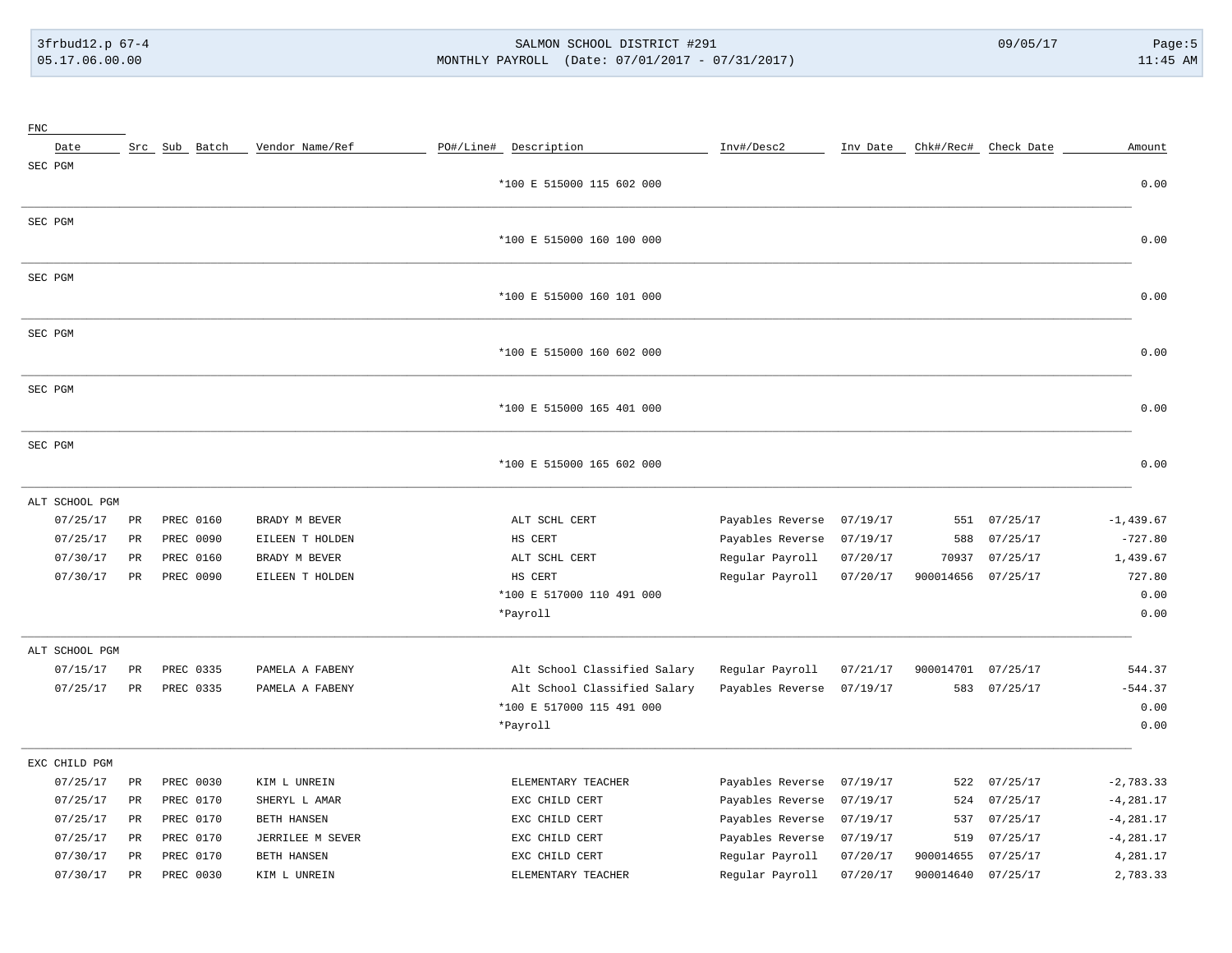## 3frbud12.p 67-4 SALMON SCHOOL DISTRICT #291 09/05/17 Page:6 [05.17.06.00.00](https://05.17.06.00.00) MONTHLY PAYROLL (Date: 07/01/2017 - 07/31/2017) 11:45 AM

FNC

100 E 521000 110 101 000 (continued)

| Amount       | Check Date | Chk#/Rec# | Inv Date | Inv#/Desc2       | PO#/Line#<br>Description  | Vendor Name/Ref   | Sub Batch  | Src           | Date          |
|--------------|------------|-----------|----------|------------------|---------------------------|-------------------|------------|---------------|---------------|
| 4,281.17     | 07/25/17   | 900014637 | 07/20/17 | Regular Payroll  | EXC CHILD CERT            | JERRILEE M SEVER  | PREC 0170  | PR            | 07/30/17      |
| 4,281.17     | 07/25/17   | 900014642 | 07/20/17 | Regular Payroll  | EXC CHILD CERT            | SHERYL L AMAR     | PREC 0170  | $\mathtt{PR}$ | 07/30/17      |
| 0.00         |            |           |          |                  | *100 E 521000 110 101 000 |                   |            |               |               |
| 0.00         |            |           |          |                  | *Payroll                  |                   |            |               |               |
|              |            |           |          |                  |                           |                   |            |               | EXC CHILD PGM |
| 481.55       | 07/25/17   | 900014686 | 07/21/17 | Regular Payroll  | EXC CHILD OTHER           | DEBBIE JAKOVAC    | PREC 01800 | PR            | 07/15/17      |
| 1,236.34     | 07/25/17   | 900014686 | 07/21/17 | Regular Payroll  | SP SVC CLSF HOURLY        | DEBBIE JAKOVAC    | PREC 0270H | PR            | 07/15/17      |
| $-1, 236.34$ | 07/25/17   | 569       | 07/19/17 | Payables Reverse | SP SVC CLSF HOURLY        | DEBBIE JAKOVAC    | PREC 0270H | <b>PR</b>     | 07/25/17      |
| $-481.55$    | 07/25/17   | 569       | 07/19/17 | Payables Reverse | EXC CHILD OTHER           | DEBBIE JAKOVAC    | PREC 01800 | PR            | 07/25/17      |
| 0.00         |            |           |          |                  | *100 E 521000 115 101 000 |                   |            |               |               |
| 0.00         |            |           |          |                  | *Payroll                  |                   |            |               |               |
|              |            |           |          |                  |                           |                   |            |               | EXC CHILD PGM |
| 954.14       | 07/25/17   | 900014700 | 07/21/17 | Regular Payroll  | SP SVC CLSF HOURLY        | TERRY R WOEHLKE   | PREC 0270H | PR            | 07/15/17      |
| 405.00       | 06/27/17   | 70935     | 06/27/17 | Regular Payroll  | Paraprofessional Hourly   | ELIZA JERNIGAN    | PREC PARAH | PR            | 07/15/17      |
| $-954.14$    | 07/25/17   | 582       | 07/19/17 | Payables Reverse | SP SVC CLSF HOURLY        | TERRY R WOEHLKE   | PREC 0270H | $\rm PR$      | 07/25/17      |
| 405.00       |            |           |          |                  | *100 E 521000 115 401 000 |                   |            |               |               |
| 405.00       |            |           |          |                  | *Payroll                  |                   |            |               |               |
|              |            |           |          |                  |                           |                   |            |               | PRESCHOOL PGM |
| $-4, 281.17$ | 07/25/17   | 508       | 07/19/17 | Payables Reverse | EXC CHILD PRESCHL         | GERALDINE E MOORE | PREC 0185  | $\mathtt{PR}$ | 07/25/17      |
| 4,281.17     | 07/25/17   | 900014627 | 07/20/17 | Regular Payroll  | EXC CHILD PRESCHL         | GERALDINE E MOORE | PREC 0185  | PR            | 07/30/17      |
| 0.00         |            |           |          |                  | *100 E 522000 110 101 000 |                   |            |               |               |
| 0.00         |            |           |          |                  | *Payroll                  |                   |            |               |               |
|              |            |           |          |                  |                           |                   |            |               | INTSCHOL COMP |
| 0.00         |            |           |          |                  | *100 E 531000 110 100 000 |                   |            |               |               |
|              |            |           |          |                  |                           |                   |            |               | INTSCHOL COMP |
| $-225.00$    | 07/25/17   | 530       | 07/19/17 | Payables Reverse | ATHL/HS                   | JEREMY S BURGESS  | PREC 0190E | $_{\rm PR}$   | 07/25/17      |
| $-1, 284.35$ | 07/25/17   | 530       | 07/19/17 | Payables Reverse | ATHL/HS                   | JEREMY S BURGESS  | PREC 0190  | <b>PR</b>     | 07/25/17      |
| 1,284.35     | 07/25/17   | 900014648 | 07/20/17 | Regular Payroll  | ATHL/HS                   | JEREMY S BURGESS  | PREC 0190  | PR            | 07/30/17      |
| 225.00       | 07/25/17   | 900014648 | 07/20/17 | Regular Payroll  | ATHL/HS                   | JEREMY S BURGESS  | PREC 0190E | PR            | 07/30/17      |
| 0.00         |            |           |          |                  | *100 E 531000 110 401 000 |                   |            |               |               |
|              |            |           |          |                  |                           |                   |            |               |               |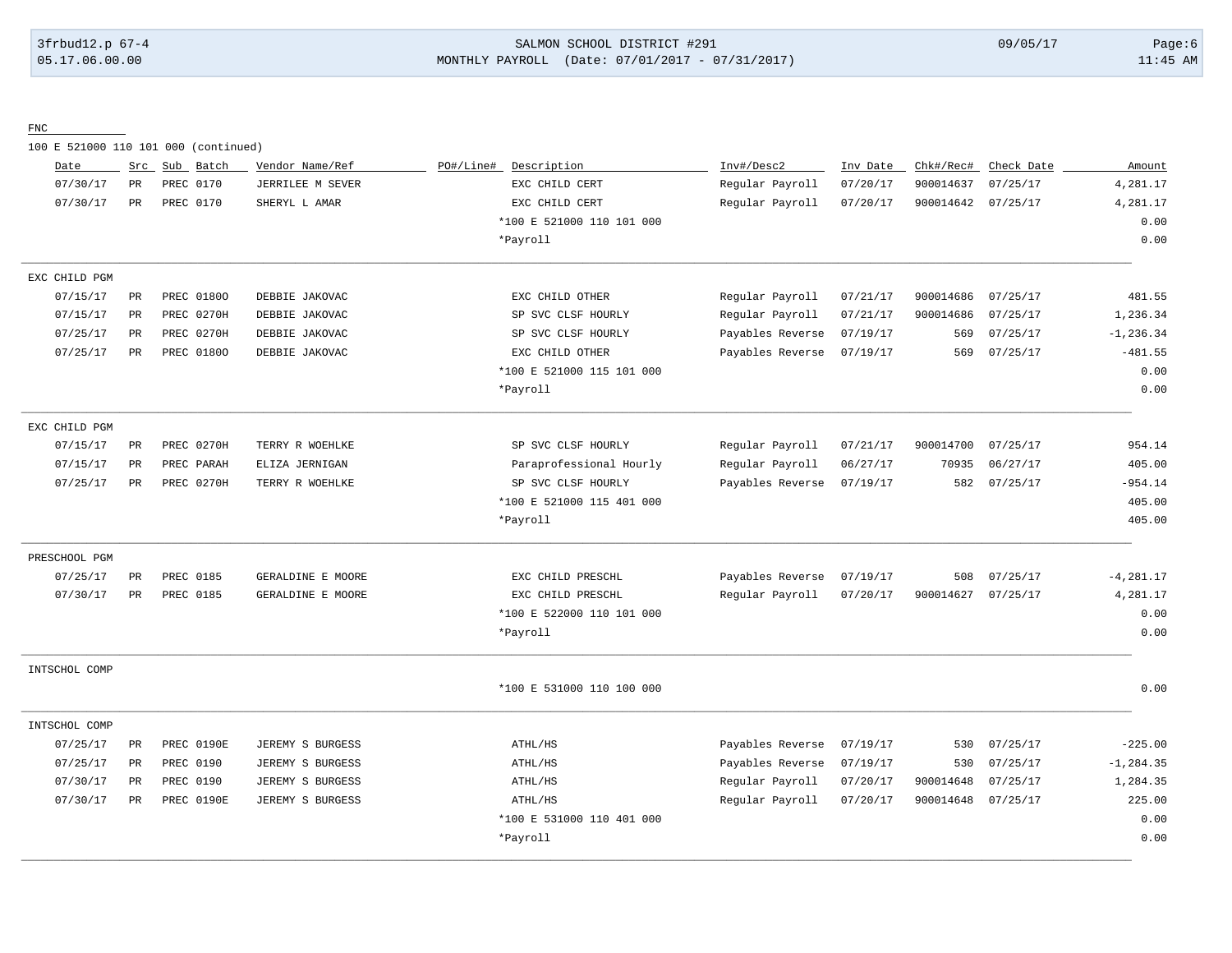# 3frbud12.p 67-4 SALMON SCHOOL DISTRICT #291 09/05/17 Page:7 [05.17.06.00.00](https://05.17.06.00.00) MONTHLY PAYROLL (Date: 07/01/2017 - 07/31/2017) 11:45 AM

| $_{\rm FNC}$  |             |               |                    |                             |                  |          |                    |                      |              |
|---------------|-------------|---------------|--------------------|-----------------------------|------------------|----------|--------------------|----------------------|--------------|
| Date          |             | Src Sub Batch | Vendor Name/Ref    | PO#/Line# Description       | Inv#/Desc2       | Inv Date |                    | Chk#/Rec# Check Date | Amount       |
| INTSCHOL COMP |             |               |                    |                             |                  |          |                    |                      |              |
|               |             |               |                    | *100 E 531000 110 602 000   |                  |          |                    |                      | 0.00         |
| INTSCHOL COMP |             |               |                    |                             |                  |          |                    |                      |              |
|               |             |               |                    | *100 E 531000 115 401 000   |                  |          |                    |                      | 0.00         |
| INTSCHOL COMP |             |               |                    |                             |                  |          |                    |                      |              |
|               |             |               |                    | *100 E 531000 115 602 000   |                  |          |                    |                      | 0.00         |
| INTSCHOL COMP |             |               |                    |                             |                  |          |                    |                      |              |
|               |             |               |                    | *100 E 531000 165 401 000   |                  |          |                    |                      | 0.00         |
| SCH ACTIV PGM |             |               |                    |                             |                  |          |                    |                      |              |
| 07/25/17      | $_{\rm PR}$ | PREC 0030     | JENNIFER LEE PLATT | ELEMENTARY TEACHER          | Payables Reverse | 07/19/17 | 518                | 07/25/17             | $-2,783.33$  |
| 07/30/17      | PR          | PREC 0030     | JENNIFER LEE PLATT | ELEMENTARY TEACHER          | Regular Payroll  | 07/20/17 | 900014636          | 07/25/17             | 2,783.33     |
|               |             |               |                    | *100 E 532000 110 101 000   |                  |          |                    |                      | 0.00         |
|               |             |               |                    | *Payroll                    |                  |          |                    |                      | 0.00         |
| SCH ACTIV PGM |             |               |                    |                             |                  |          |                    |                      |              |
|               |             |               |                    | *100 E 532000 110 401 000   |                  |          |                    |                      | 0.00         |
| SCH ACTIV PGM |             |               |                    |                             |                  |          |                    |                      |              |
|               |             |               |                    | *100 E 532000 115 100 000   |                  |          |                    |                      | 0.00         |
| SCH ACTIV PGM |             |               |                    |                             |                  |          |                    |                      |              |
|               |             |               |                    | *100 E 532000 115 401 000   |                  |          |                    |                      | 0.00         |
| AGH           |             |               |                    |                             |                  |          |                    |                      |              |
| 07/25/17      | PR          | PREC 0240     | HEATHER A. PEKUS   | AGH CERT                    | Payables Reverse | 07/19/17 | 543                | 07/25/17             | $-3, 249.75$ |
| 07/25/17      | PR          | PREC 0240     | COLEEN B PHELPS    | AGH CERT                    | Payables Reverse | 07/19/17 | 503                | 07/25/17             | $-3, 335.98$ |
| 07/30/17      | PR          | PREC 0240     | COLEEN B PHELPS    | AGH CERT                    | Regular Payroll  | 07/20/17 | 900014622          | 07/25/17             | 3,335.98     |
| 07/30/17      | PR          | PREC 0240     | HEATHER A. PEKUS   | AGH CERT                    | Regular Payroll  | 07/20/17 | 900014661 07/25/17 |                      | 3, 249.75    |
|               |             |               |                    | *100 E 611000 110 100 000   |                  |          |                    |                      | 0.00         |
|               |             |               |                    | *Payroll                    |                  |          |                    |                      | 0.00         |
| AGH           |             |               |                    |                             |                  |          |                    |                      |              |
|               |             |               |                    | $*100$ R 611000 110 101 000 |                  |          |                    |                      | 0.00         |

\_\_\_\_\_\_\_\_\_\_\_\_\_\_\_\_\_\_\_\_\_\_\_\_\_\_\_\_\_\_\_\_\_\_\_\_\_\_\_\_\_\_\_\_\_\_\_\_\_\_\_\_\_\_\_\_\_\_\_\_\_\_\_\_\_\_\_\_\_\_\_\_\_\_\_\_\_\_\_\_\_\_\_\_\_\_\_\_\_\_\_\_\_\_\_\_\_\_\_\_\_\_\_\_\_\_\_\_\_\_\_\_\_\_\_\_\_\_\_\_\_\_\_\_\_\_\_\_\_\_\_\_\_\_\_\_\_\_\_\_\_\_\_\_\_\_\_\_\_\_\_\_\_\_\_\_\_\_\_\_\_\_\_\_\_\_\_\_\_\_ 00 E 611000 110 101 000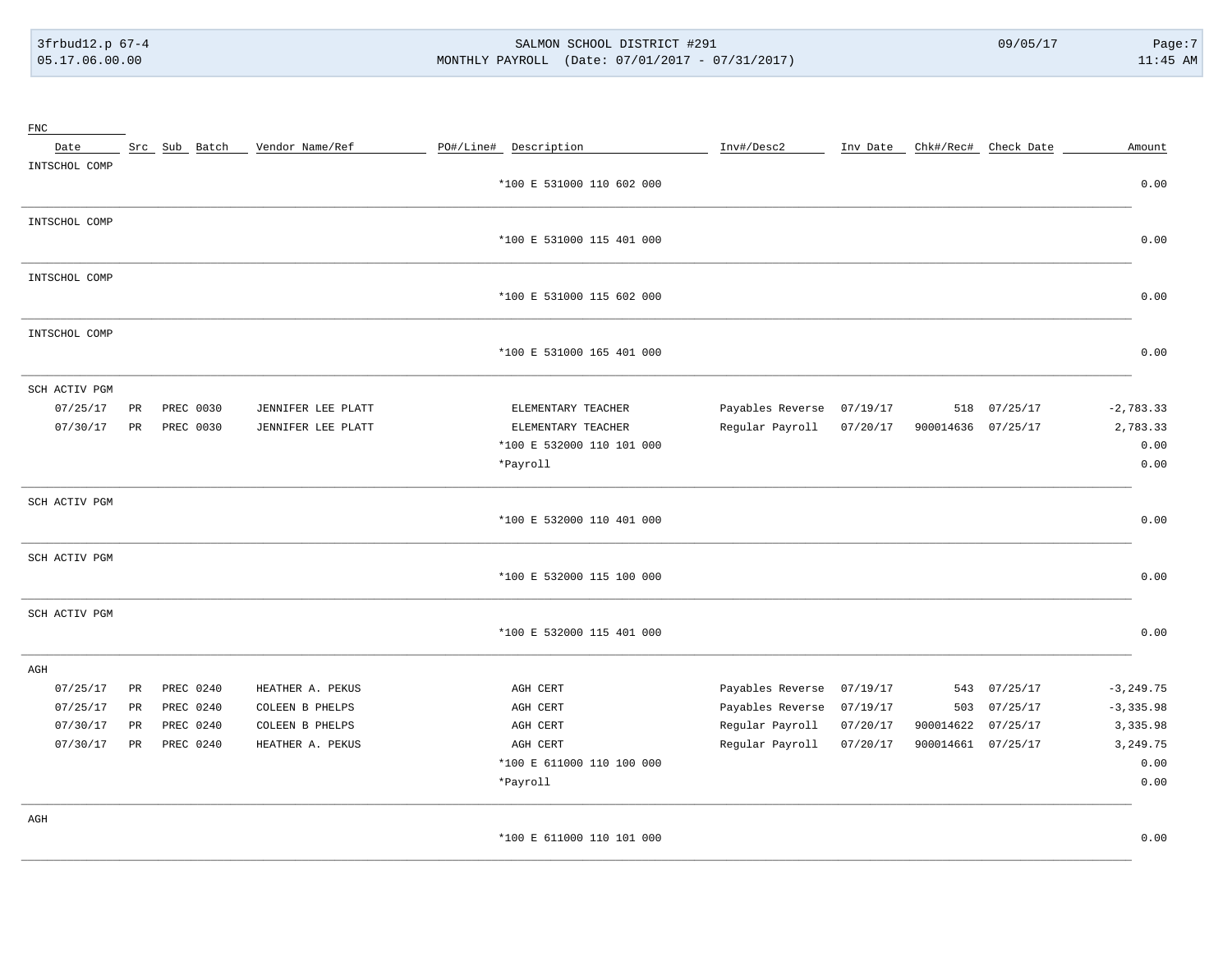## 3frbud12.p 67-4 SALMON SCHOOL DISTRICT #291 09/05/17 Page:8 [05.17.06.00.00](https://05.17.06.00.00) MONTHLY PAYROLL (Date: 07/01/2017 - 07/31/2017) 11:45 AM

| ${\rm FNC}$     |                 |                   |                    |                       |                           |                  |          |           |                      |              |
|-----------------|-----------------|-------------------|--------------------|-----------------------|---------------------------|------------------|----------|-----------|----------------------|--------------|
| Date            |                 | Src Sub Batch     | Vendor Name/Ref    | PO#/Line# Description |                           | Inv#/Desc2       | Inv Date |           | Chk#/Rec# Check Date | Amount       |
| AGH             |                 |                   |                    |                       |                           |                  |          |           |                      |              |
|                 |                 |                   |                    |                       | *100 E 611000 110 401 000 |                  |          |           |                      | 0.00         |
| AGH             |                 |                   |                    |                       |                           |                  |          |           |                      |              |
| 07/15/17        | PR              | PREC 0110H        | ASHLEY C TARKALSON |                       | HS CLSF HOURLY            | Regular Payroll  | 07/21/17 | 900014689 | 07/25/17             | 1,020.00     |
| 07/25/17        | $\mbox{\sf PR}$ | PREC 0110H        | ASHLEY C TARKALSON |                       | HS CLSF HOURLY            | Payables Reverse | 07/19/17 | 573       | 07/25/17             | $-1,020.00$  |
|                 |                 |                   |                    |                       | *100 E 611000 115 100 000 |                  |          |           |                      | 0.00         |
|                 |                 |                   |                    |                       | *Payroll                  |                  |          |           |                      | 0.00         |
| AGH             |                 |                   |                    |                       |                           |                  |          |           |                      |              |
|                 |                 |                   |                    |                       | *100 E 611000 115 101 000 |                  |          |           |                      | 0.00         |
| SPEC SVC PGM    |                 |                   |                    |                       |                           |                  |          |           |                      |              |
| 07/25/17        | $_{\rm PR}$     | PREC 0320         | JOHN R HAMILTON    |                       | SCHL ADM CERT             | Payables Reverse | 07/19/17 | 515       | 07/25/17             | $-1, 302.08$ |
| 07/30/17        | PR              | PREC 0320         | JOHN R HAMILTON    |                       | SCHL ADM CERT             | Regular Payroll  | 07/20/17 | 900014634 | 07/25/17             | 1,302.08     |
|                 |                 |                   |                    |                       | *100 E 616000 110 101 000 |                  |          |           |                      | 0.00         |
|                 |                 |                   |                    |                       | *Payroll                  |                  |          |           |                      | 0.00         |
| SPEC SVC PGM    |                 |                   |                    |                       |                           |                  |          |           |                      |              |
|                 |                 |                   |                    |                       | *100 E 616000 115 101 000 |                  |          |           |                      | 0.00         |
| EDUC MEDIA SVCS |                 |                   |                    |                       |                           |                  |          |           |                      |              |
|                 |                 |                   |                    |                       | *100 E 622000 110 100 000 |                  |          |           |                      | 0.00         |
| EDUC MEDIA SVCS |                 |                   |                    |                       |                           |                  |          |           |                      |              |
|                 |                 |                   |                    |                       | *100 E 622000 110 401 000 |                  |          |           |                      | 0.00         |
| EDUC MEDIA SVCS |                 |                   |                    |                       |                           |                  |          |           |                      |              |
| 07/15/17        | PR              | PREC 0290H        | DIANE L BELLER     |                       | MEDIA CLSF HOURLY         | Regular Payroll  | 07/21/17 | 70943     | 07/25/17             | 1,110.04     |
| 07/15/17        | PR              | PREC 0290H        | DIANA L HARRY      |                       | MEDIA CLSF HOURLY         | Regular Payroll  | 07/21/17 | 900014684 | 07/25/17             | 1,143.59     |
| 07/25/17        | $_{\rm PR}$     | PREC 0290H        | DIANE L BELLER     |                       | MEDIA CLSF HOURLY         | Payables Reverse | 07/19/17 | 576       | 07/25/17             | $-1,110.04$  |
| 07/25/17        | $_{\rm PR}$     | <b>PREC 0290H</b> | DIANA L HARRY      |                       | MEDIA CLSF HOURLY         | Payables Reverse | 07/19/17 | 567       | 07/25/17             | $-1, 143.59$ |
|                 |                 |                   |                    |                       | *100 E 622000 115 100 000 |                  |          |           |                      | 0.00         |
|                 |                 |                   |                    |                       | *Payroll                  |                  |          |           |                      | 0.00         |
| EDUC MEDIA SVCS |                 |                   |                    |                       |                           |                  |          |           |                      |              |
| 07/15/17        | PR              | PREC 0290H        | TODD NELSON        |                       | MEDIA CLSF HOURLY         | Regular Payroll  | 07/21/17 | 900014671 | 07/25/17             | 1,498.73     |
| 07/25/17        | PR              | PREC 0290H        | TODD NELSON        |                       | MEDIA CLSF HOURLY         | Payables Reverse | 07/19/17 |           | 554 07/25/17         | $-1,498.73$  |
|                 |                 |                   |                    |                       | *100 E 622000 115 101 000 |                  |          |           |                      | 0.00         |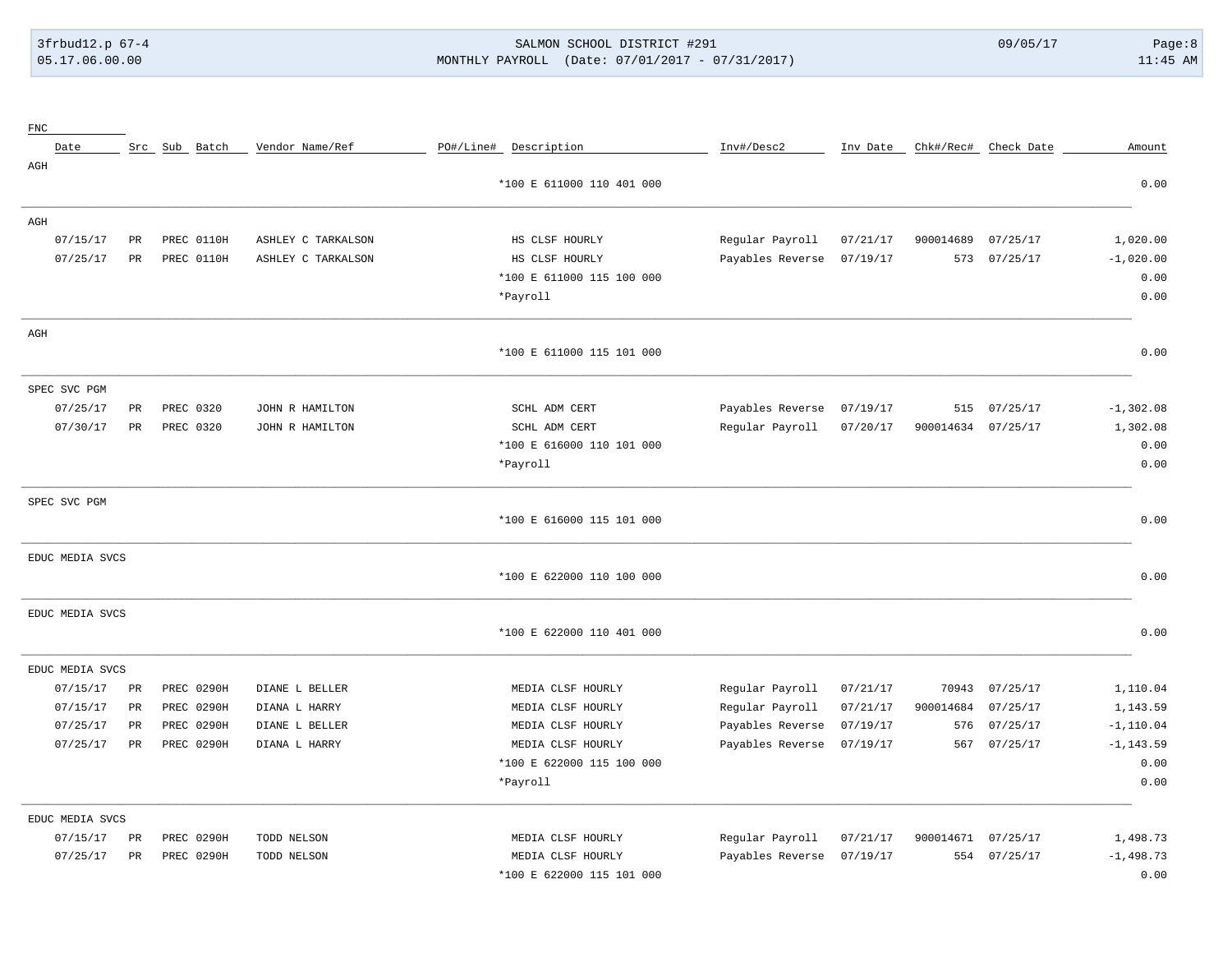# 3frbud12.p 67-4 SALMON SCHOOL DISTRICT #291 09/05/17 Page:9 [05.17.06.00.00](https://05.17.06.00.00) MONTHLY PAYROLL (Date: 07/01/2017 - 07/31/2017) 11:45 AM

FNC

100 E 622000 115 101 000 (continued)

| Date            |             | Src Sub Batch | Vendor Name/Ref    | PO#/Line# Description     | Inv#/Desc2       | Inv Date | Chk#/Rec#          | Check Date | Amount      |
|-----------------|-------------|---------------|--------------------|---------------------------|------------------|----------|--------------------|------------|-------------|
|                 |             |               |                    | *Payroll                  |                  |          |                    |            | 0.00        |
| BOARD OF ED SVC |             |               |                    |                           |                  |          |                    |            |             |
| 07/15/17        | PR          | PREC 0310E    | DEBORAH K CHENEY   | Clas Admin                | Regular Payroll  | 07/21/17 | 900014673 07/25/17 |            | 250.00      |
|                 |             |               |                    | *100 E 631000 115 001 000 |                  |          |                    |            | 250.00      |
|                 |             |               |                    | *Payroll                  |                  |          |                    |            | 250.00      |
| BOARD OF ED SVC |             |               |                    |                           |                  |          |                    |            |             |
|                 |             |               |                    | *100 E 631000 160 001 000 |                  |          |                    |            | 0.00        |
| DIST ADMIN SVC  |             |               |                    |                           |                  |          |                    |            |             |
| 07/30/17        | PR          | PREC 0300     | CHRIS P BORN       | DIST ADM CERT             | Regular Payroll  | 07/20/17 | 900014646          | 07/25/17   | 5,550.25    |
| 07/30/17        | PR          | PREC 0300     | EILEEN T HOLDEN    | DIST ADM CERT             | Regular Payroll  | 07/20/17 | 900014656 07/25/17 |            | 2,676.34    |
|                 |             |               |                    | *100 E 632000 110 001 000 |                  |          |                    |            | 8,226.59    |
|                 |             |               |                    | *Payroll                  |                  |          |                    |            | 8,226.59    |
| DIST ADMIN SVC  |             |               |                    |                           |                  |          |                    |            |             |
|                 |             |               |                    | *100 E 632000 110 100 000 |                  |          |                    |            | 0.00        |
| DIST ADMIN SVC  |             |               |                    |                           |                  |          |                    |            |             |
|                 |             |               |                    | *100 E 632000 110 602 000 |                  |          |                    |            | 0.00        |
| DIST ADMIN SVC  |             |               |                    |                           |                  |          |                    |            |             |
| 07/15/17        | PR          | PREC 0310H    | DEBORAH K CHENEY   | DIST ADM CLSF HOURLY      | Regular Payroll  | 07/21/17 | 900014673 07/25/17 |            | 1,849.78    |
|                 |             |               |                    | *100 E 632000 115 001 000 |                  |          |                    |            | 1,849.78    |
|                 |             |               |                    | *Payroll                  |                  |          |                    |            | 1,849.78    |
| SCH ADMIN SVC   |             |               |                    |                           |                  |          |                    |            |             |
| 07/25/17        | $_{\rm PR}$ | PREC 0320     | JENNIFER R MCKENNA | SCHL ADM CERT             | Payables Reverse | 07/19/17 | 541                | 07/25/17   | $-5,704.54$ |
| 07/25/17        | PR          | PREC 0320     | JOHN R HAMILTON    | SCHL ADM CERT             | Payables Reverse | 07/19/17 | 515                | 07/25/17   | $-3,906.25$ |
| 07/30/17        | PR          | PREC 0320     | JOHN R HAMILTON    | SCHL ADM CERT             | Regular Payroll  | 07/20/17 | 900014634          | 07/25/17   | 3,906.25    |
| 07/30/17        | PR          | PREC 0320     | JENNIFER R MCKENNA | SCHL ADM CERT             | Regular Payroll  | 07/20/17 | 900014659 07/25/17 |            | 5,704.54    |
|                 |             |               |                    | *100 E 641000 110 100 000 |                  |          |                    |            | 0.00        |
|                 |             |               |                    | *Payroll                  |                  |          |                    |            | 0.00        |
| SCH ADMIN SVC   |             |               |                    |                           |                  |          |                    |            |             |
|                 |             |               |                    | *100 E 641000 110 101 000 |                  |          |                    |            | 0.00        |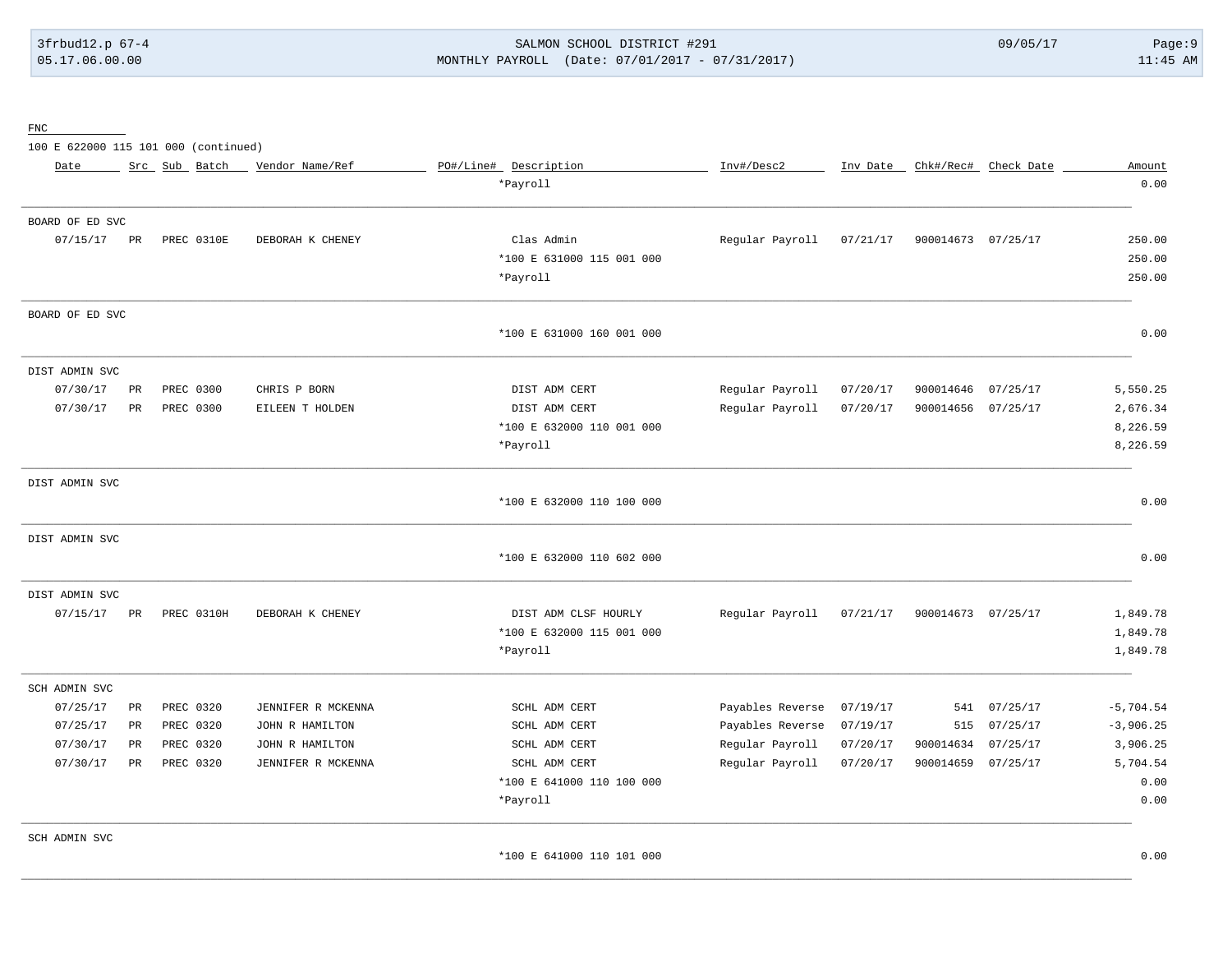## 3frbud12.p 67-4 SALMON SCHOOL DISTRICT #291 09/05/17 Page:10 [05.17.06.00.00](https://05.17.06.00.00) MONTHLY PAYROLL (Date: 07/01/2017 - 07/31/2017) 11:45 AM

| ${\rm FNC}$   |                 |            |                   |           |                           |                  |          |           |            |              |
|---------------|-----------------|------------|-------------------|-----------|---------------------------|------------------|----------|-----------|------------|--------------|
| Date          | Src             | Sub Batch  | Vendor Name/Ref   | PO#/Line# | Description               | Inv#/Desc2       | Inv Date | Chk#/Rec# | Check Date | Amount       |
| SCH ADMIN SVC |                 |            |                   |           |                           |                  |          |           |            |              |
| 07/15/17      | PR              | PREC 0330E | EVELYN M BUHLER   |           | SCHOOL ADM CLSF           | Regular Payroll  | 07/21/17 | 900014670 | 07/25/17   | 481.55       |
| 07/15/17      | $\mbox{\sf PR}$ | PREC 0330  | EVELYN M BUHLER   |           | SCHL ADM CLSF             | Regular Payroll  | 07/21/17 | 900014670 | 07/25/17   | 1,806.00     |
| 07/25/17      | $_{\rm PR}$     | PREC 0330  | EVELYN M BUHLER   |           | SCHL ADM CLSF             | Payables Reverse | 07/19/17 | 553       | 07/25/17   | $-1,806.00$  |
| 07/25/17      | $_{\rm PR}$     | PREC 0330E | EVELYN M BUHLER   |           | SCHOOL ADM CLSF           | Payables Reverse | 07/19/17 | 553       | 07/25/17   | $-481.55$    |
|               |                 |            |                   |           | *100 E 641000 115 100 000 |                  |          |           |            | 0.00         |
|               |                 |            |                   |           | *Payroll                  |                  |          |           |            | 0.00         |
| SCH ADMIN SVC |                 |            |                   |           |                           |                  |          |           |            |              |
| 07/15/17      | PR              | PREC 0330  | LISA BONNER       |           | SCHL ADM CLSF             | Regular Payroll  | 07/21/17 | 900014678 | 07/25/17   | 1,250.20     |
| 07/25/17      | $_{\rm PR}$     | PREC 0330  | LISA BONNER       |           | SCHL ADM CLSF             | Payables Reverse | 07/19/17 | 560       | 07/25/17   | $-1, 250.20$ |
|               |                 |            |                   |           | *100 E 641000 115 101 000 |                  |          |           |            | 0.00         |
|               |                 |            |                   |           | *Payroll                  |                  |          |           |            | 0.00         |
| SCH ADMIN SVC |                 |            |                   |           |                           |                  |          |           |            |              |
|               |                 |            |                   |           | *100 E 641000 165 101 000 |                  |          |           |            | 0.00         |
| BSN ADMIN SVC |                 |            |                   |           |                           |                  |          |           |            |              |
| 07/15/17      | $_{\rm PR}$     | PREC 0310E | TERESA L HAMILTON |           | Clas Admin                | Regular Payroll  | 07/21/17 | 900014674 | 07/25/17   | 122.95       |
| 07/15/17      | $\mbox{\sf PR}$ | PREC 0310  | TERESA L HAMILTON |           | DIST ADM CLSF             | Regular Payroll  | 07/21/17 | 900014674 | 07/25/17   | 1,297.95     |
| 07/15/17      | PR              | PREC 0310H | JANET L SEHER     |           | DIST ADM CLSF HOURLY      | Regular Payroll  | 07/21/17 | 900014676 | 07/25/17   | 2,312.22     |
|               |                 |            |                   |           | *100 E 651000 115 001 000 |                  |          |           |            | 3,733.12     |
|               |                 |            |                   |           | *Payroll                  |                  |          |           |            | 3,733.12     |
| CTRL SVC      |                 |            |                   |           |                           |                  |          |           |            |              |
|               |                 |            |                   |           | *100 E 655000 115 000 000 |                  |          |           |            | 0.00         |
| CTRL SVC      |                 |            |                   |           |                           |                  |          |           |            |              |
|               |                 |            |                   |           | *100 E 655000 115 100 000 |                  |          |           |            | 0.00         |
| CTRL SVC      |                 |            |                   |           |                           |                  |          |           |            |              |
|               |                 |            |                   |           | *100 E 655000 115 101 000 |                  |          |           |            | 0.00         |
| BLDG CARE     |                 |            |                   |           |                           |                  |          |           |            |              |
| 07/15/17      | PR              | PREC 0360H | DANA BIGELOW      |           | CUSTODIAL HOURLY          | Regular Payroll  | 07/21/17 | 900014707 | 07/25/17   | 841.29       |
| 07/15/17      | $\rm PR$        | PREC 0360H | MICHAEL ANDERSEN  |           | CUSTODIAL HOURLY          | Regular Payroll  | 07/21/17 | 900014706 | 07/25/17   | 1,568.64     |
| 07/15/17      | $\rm PR$        | PREC 0360H | STEVEN L YATES    |           | CUSTODIAL HOURLY          | Regular Payroll  | 07/21/17 | 900014691 | 07/25/17   | 565.67       |
| 07/15/17      | $_{\rm PR}$     | PREC 0360H | VICTORIA REYES    |           | CUSTODIAL HOURLY          | Regular Payroll  | 07/21/17 | 900014698 | 07/25/17   | 1,676.10     |
| 07/15/17      | $_{\rm PR}$     | PREC 0360H | THOMAS MILLARD    |           | CUSTODIAL HOURLY          | Regular Payroll  | 07/21/17 | 900014697 | 07/25/17   | 1,514.90     |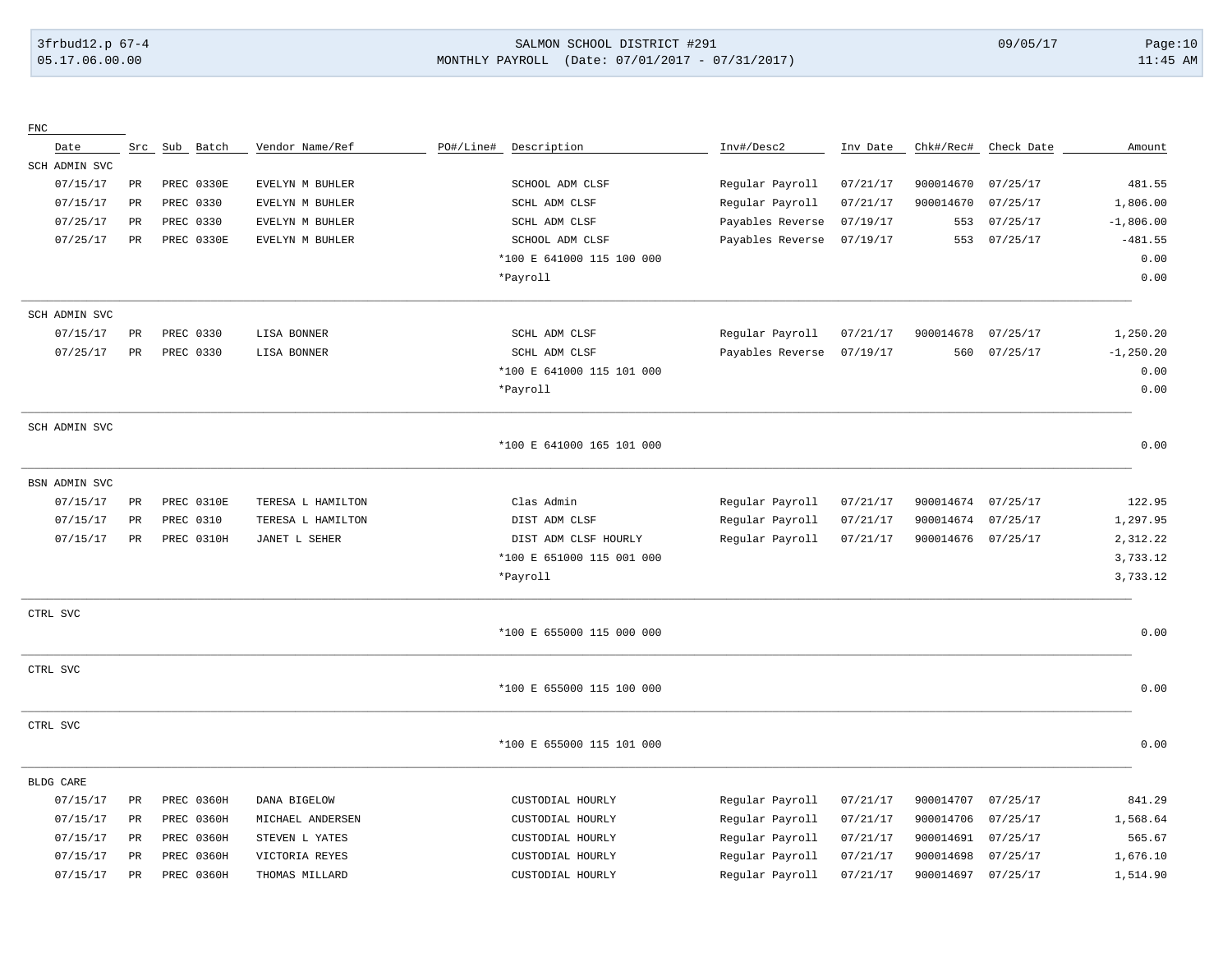SALMON SCHOOL DISTRICT #291 MONTHLY PAYROLL (Date: 07/01/2017 - 07/31/2017)

 ${\underline{\mathrm{FNC}}}$ 

100 E 661000 115 000 000 (continued)

| Date          |    | Src Sub Batch | Vendor Name/Ref | PO#/Line# Description     | Inv#/Desc2      | Inv Date | Chk#/Rec#          | Check Date     | Amount   |
|---------------|----|---------------|-----------------|---------------------------|-----------------|----------|--------------------|----------------|----------|
| 07/15/17      | PR | PREC 0360H    | LISA M MARLER   | CUSTODIAL HOURLY          | Regular Payroll | 07/21/17 | 900014710 07/25/17 |                | 1,676.10 |
|               |    |               |                 | *100 E 661000 115 000 000 |                 |          |                    |                | 7,842.70 |
|               |    |               |                 | *Payroll                  |                 |          |                    |                | 7,842.70 |
| BLDG CARE     |    |               |                 |                           |                 |          |                    |                |          |
|               |    |               |                 | *100 E 661000 115 100 000 |                 |          |                    |                | 0.00     |
| BLDG CARE     |    |               |                 |                           |                 |          |                    |                |          |
|               |    |               |                 | *100 E 661000 115 101 000 |                 |          |                    |                | 0.00     |
| BLDG CARE     |    |               |                 |                           |                 |          |                    |                |          |
|               |    |               |                 | *100 E 661000 165 000 000 |                 |          |                    |                | 0.00     |
| BLDG CARE     |    |               |                 |                           |                 |          |                    |                |          |
|               |    |               |                 | *100 E 661000 165 101 000 |                 |          |                    |                | 0.00     |
| MAINT-NON STU |    |               |                 |                           |                 |          |                    |                |          |
|               |    |               |                 | *100 E 663000 115 101 000 |                 |          |                    |                | 0.00     |
| MAINT-NON STU |    |               |                 |                           |                 |          |                    |                |          |
|               |    |               |                 | *100 E 663000 165 101 000 |                 |          |                    |                | 0.00     |
| MAINT-STU OCC |    |               |                 |                           |                 |          |                    |                |          |
|               |    |               |                 | *100 E 664000 115 000 000 |                 |          |                    |                | 0.00     |
| MAINT-STU OCC |    |               |                 |                           |                 |          |                    |                |          |
| 07/15/17      | PR | PREC 0360H    | KURT R TOYNBEE  | CUSTODIAL HOURLY          | Regular Payroll | 07/21/17 |                    | 70939 07/25/17 | 1,724.63 |
| 07/15/17      | PR | PREC 0390H    | ROBERT L. LEWIS | MAINTENANCE HOURLY        | Regular Payroll | 07/21/17 | 900014709 07/25/17 |                | 2,653.68 |
|               |    |               |                 | *100 E 664000 115 100 000 |                 |          |                    |                | 4,378.31 |
|               |    |               |                 | *Payroll                  |                 |          |                    |                | 4,378.31 |
| MAINT-STU OCC |    |               |                 |                           |                 |          |                    |                |          |
|               |    |               |                 | *100 E 664000 115 101 000 |                 |          |                    |                | 0.00     |
| MAINT-STU OCC |    |               |                 |                           |                 |          |                    |                |          |
|               |    |               |                 | *100 E 664000 165 101 000 |                 |          |                    |                | 0.00     |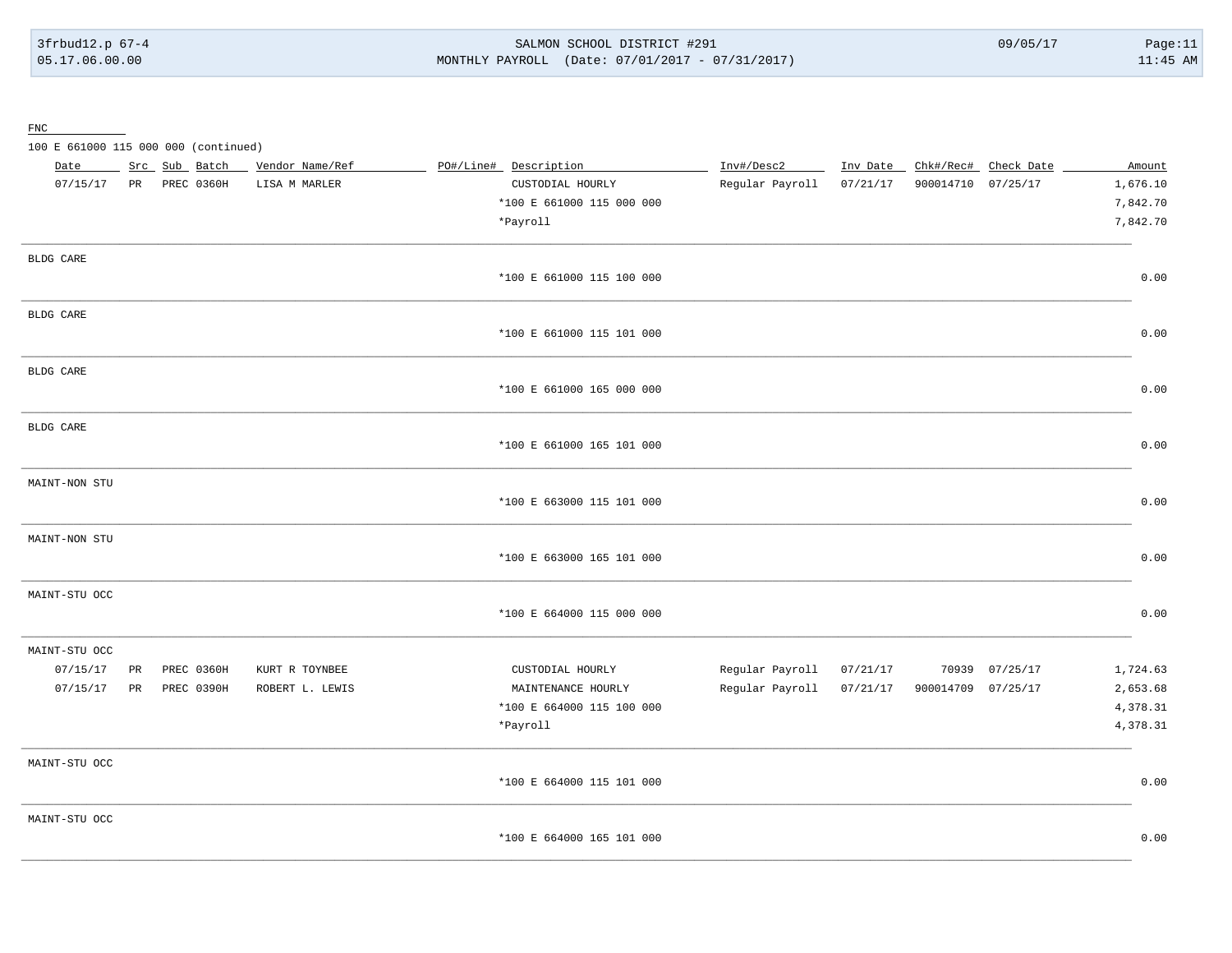3frbud12.p 67-4 05.17.06.00.00

#### SALMON SCHOOL DISTRICT #291 MONTHLY PAYROLL (Date: 07/01/2017 - 07/31/2017)

 $09/05/17$ 

| ${\rm FNC}$           |  |               |                 |                           |                          |          |                               |                |          |
|-----------------------|--|---------------|-----------------|---------------------------|--------------------------|----------|-------------------------------|----------------|----------|
| Date                  |  | Src Sub Batch | Vendor Name/Ref | PO#/Line# Description     | Inv#/Desc2               |          | Inv Date Chk#/Rec# Check Date |                | Amount   |
| GROUNDS               |  |               |                 |                           |                          |          |                               |                |          |
| 07/15/17              |  | PR PREC 0400H | JON KARL LARSON | GROUNDS HOURLY            | Regular Payroll          | 07/21/17 |                               | 70944 07/25/17 | 495.00   |
|                       |  |               |                 | *100 E 665000 115 000 000 |                          |          |                               |                | 495.00   |
|                       |  |               |                 | *Payroll                  |                          |          |                               |                | 495.00   |
| GROUNDS               |  |               |                 |                           |                          |          |                               |                |          |
|                       |  |               |                 | *100 E 665000 115 101 000 |                          |          |                               |                | 0.00     |
| SECURITY/SAFETY       |  |               |                 |                           |                          |          |                               |                |          |
|                       |  |               |                 | *100 E 667000 115 103 000 |                          |          |                               |                | 0.00     |
| SECURITY/SAFETY       |  |               |                 |                           |                          |          |                               |                |          |
|                       |  |               |                 | *100 E 667000 115 401 000 |                          |          |                               |                | 0.00     |
| PUPIL 2 SCHOOL        |  |               |                 |                           |                          |          |                               |                |          |
| 07/15/17 PR PREC 0410 |  |               | MARK D AUSTIN   | TRANSPORTATION            | Regular Payroll 07/21/17 |          | 900014702 07/25/17            |                | 4,170.54 |
|                       |  |               |                 | *100 E 681000 115 555 000 |                          |          |                               |                | 4,170.54 |
|                       |  |               |                 | *Payroll                  |                          |          |                               |                | 4,170.54 |
| PUPIL 2 SCHOOL        |  |               |                 |                           |                          |          |                               |                |          |
|                       |  |               |                 | *100 E 681000 165 555 000 |                          |          |                               |                | 0.00     |
| PUPIL ATHL TRAN       |  |               |                 |                           |                          |          |                               |                |          |
|                       |  |               |                 | *100 E 682000 115 401 000 |                          |          |                               |                | 0.00     |
| PUPIL ATHL TRAN       |  |               |                 |                           |                          |          |                               |                |          |
|                       |  |               |                 | *100 E 682000 115 602 000 |                          |          |                               |                | 0.00     |
| GEN DIST PGMS         |  |               |                 |                           |                          |          |                               |                |          |
|                       |  |               |                 | *100 E 683000 115 100 000 |                          |          |                               |                | 0.00     |
| DIST ADMIN SVC        |  |               |                 |                           |                          |          |                               |                |          |
|                       |  |               |                 | *220 E 632000 110 001 000 |                          |          |                               |                | 0.00     |
| DIST ADMIN SVC        |  |               |                 |                           |                          |          |                               |                |          |
|                       |  |               |                 | *220 E 632000 115 001 000 |                          |          |                               |                | 0.00     |
| CTRL SVC              |  |               |                 |                           |                          |          |                               |                |          |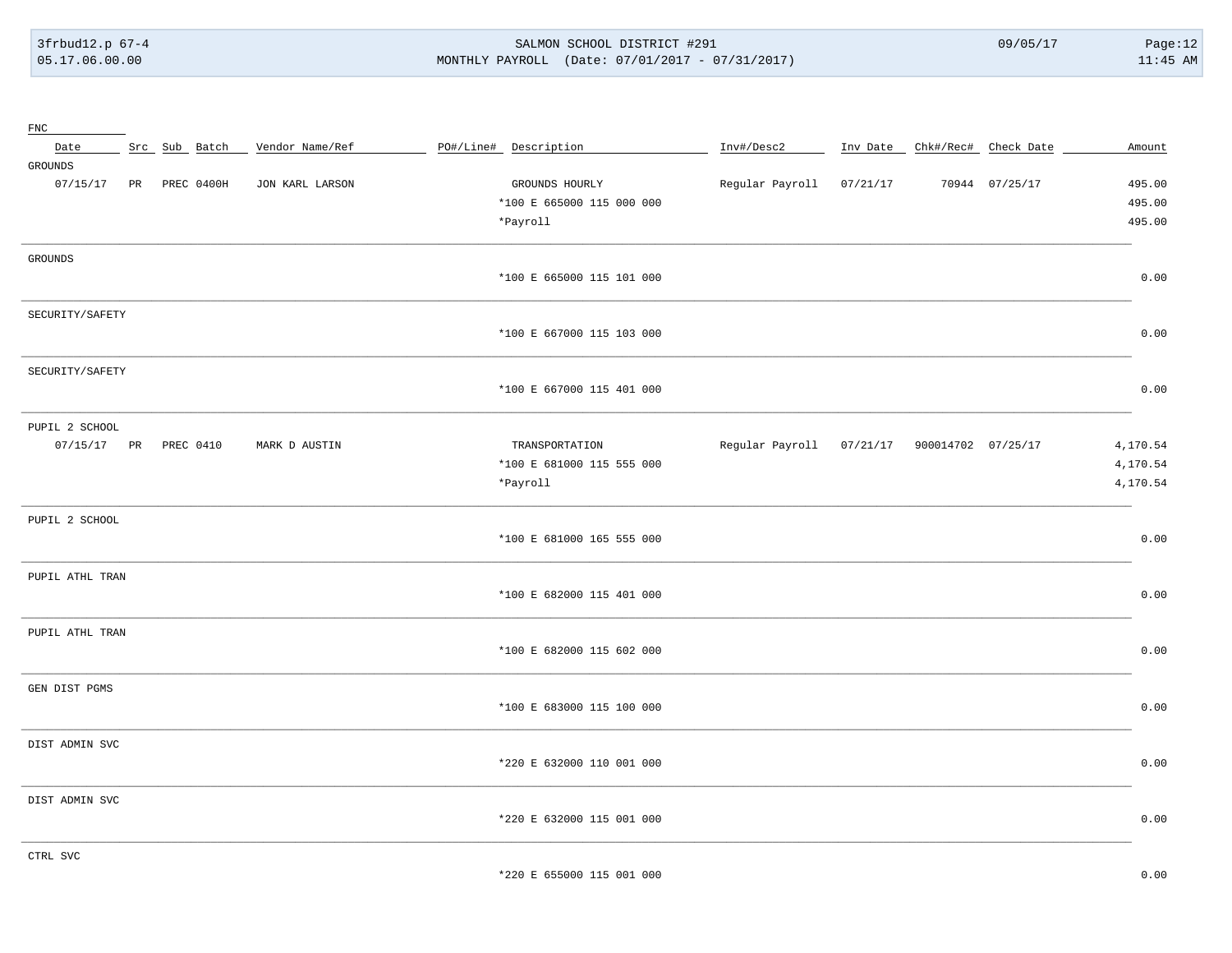# 3frbud12.p 67-4 SALMON SCHOOL DISTRICT #291 09/05/17 Page:13 [05.17.06.00.00](https://05.17.06.00.00) MONTHLY PAYROLL (Date: 07/01/2017 - 07/31/2017) 11:45 AM

| Vendor Name/Ref<br>PO#/Line# Description<br>Inv#/Desc2<br>Chk#/Rec# Check Date<br>Date<br>Src Sub Batch<br>Inv Date<br>BLDG CARE<br>*220 E 661000 115 100 000<br>BLDG CARE<br>*220 E 661000 165 100 000<br>MAINT-STU OCC<br>*220 E 664000 115 100 000 | Amount<br>0.00 |
|-------------------------------------------------------------------------------------------------------------------------------------------------------------------------------------------------------------------------------------------------------|----------------|
|                                                                                                                                                                                                                                                       |                |
|                                                                                                                                                                                                                                                       |                |
|                                                                                                                                                                                                                                                       |                |
|                                                                                                                                                                                                                                                       |                |
|                                                                                                                                                                                                                                                       | 0.00           |
|                                                                                                                                                                                                                                                       |                |
|                                                                                                                                                                                                                                                       | 0.00           |
| MAINT-STU OCC                                                                                                                                                                                                                                         |                |
| *220 E 664000 115 101 000                                                                                                                                                                                                                             | 0.00           |
| <b>GROUNDS</b>                                                                                                                                                                                                                                        |                |
| *220 E 665000 115 100 000                                                                                                                                                                                                                             | 0.00           |
| SEC PGM                                                                                                                                                                                                                                               |                |
| *231 E 515000 110 000 000                                                                                                                                                                                                                             | 0.00           |
| SEC PGM                                                                                                                                                                                                                                               |                |
| PREC 0417<br>Payables Reverse<br>07/25/17<br>07/25/17<br>PR<br>KATIE L COOPER<br>AUEN-BERGER<br>07/19/17<br>532                                                                                                                                       | $-3, 517.25$   |
| PREC 0417<br>Regular Payroll<br>07/25/17<br>07/30/17<br>PR<br>KATIE L COOPER<br>AUEN-BERGER<br>07/20/17<br>900014650                                                                                                                                  | 3,517.25       |
| Regular Payroll<br>07/30/17<br>PR<br>PDED 6000<br>KATIE L COOPER<br>HOUSE RENT<br>07/20/17<br>900014650<br>07/25/17                                                                                                                                   | $-225.00$      |
| *231 E 515000 110 401 000                                                                                                                                                                                                                             | $-225.00$      |
| *Payroll                                                                                                                                                                                                                                              | $-225.00$      |
| DIST ADMIN SVC                                                                                                                                                                                                                                        |                |
| *231 E 632000 110 100 000                                                                                                                                                                                                                             | 0.00           |
| SEC PGM                                                                                                                                                                                                                                               |                |
| Boomerang Project Mentor<br>07/25/17<br>PR<br>PREC 0640<br>MEREDITH A. GALVAN<br>Payables Reverse<br>07/19/17<br>07/25/17<br>535                                                                                                                      | $-575.88$      |
| 07/30/17<br>PR<br>PREC 0640<br>MEREDITH A. GALVAN<br>Boomerang Project Mentor<br>Regular Payroll<br>07/20/17<br>900014653 07/25/17                                                                                                                    | 575.88         |
| *233 E 515000 110 000 203                                                                                                                                                                                                                             | 0.00           |
| *Payroll                                                                                                                                                                                                                                              | 0.00           |
| SEC PGM                                                                                                                                                                                                                                               |                |
| *233 E 515000 115 000 000                                                                                                                                                                                                                             | 0.00           |
| SEC PGM                                                                                                                                                                                                                                               |                |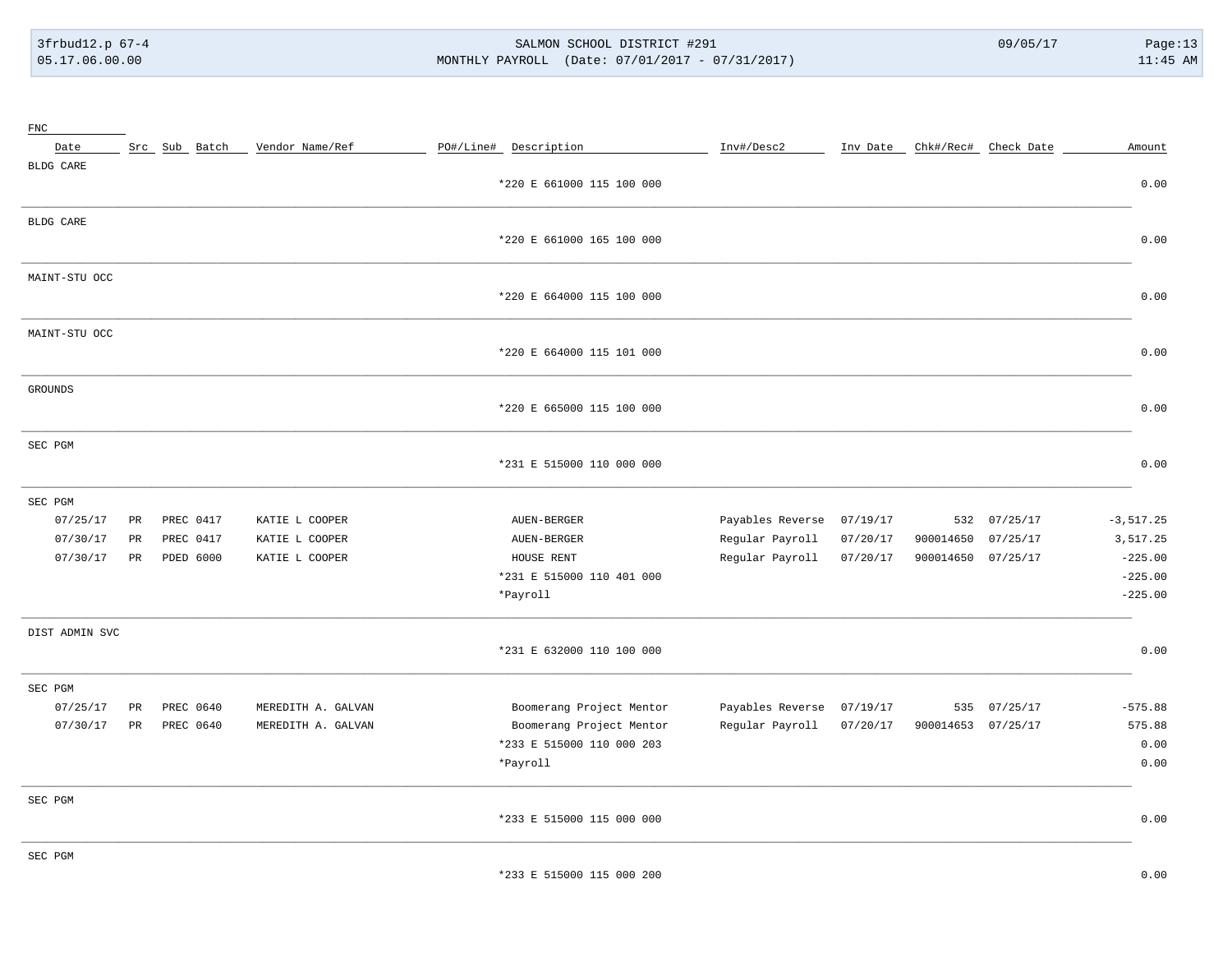3frbud12.p 67-4 05.17.06.00.00

#### SALMON SCHOOL DISTRICT #291 MONTHLY PAYROLL (Date: 07/01/2017 - 07/31/2017)

 $09/05/17$ 

| ${\rm FNC}$ |    |            |                                 |                           |                           |                    |                               |             |
|-------------|----|------------|---------------------------------|---------------------------|---------------------------|--------------------|-------------------------------|-------------|
| Date        |    |            | Src Sub Batch _ Vendor Name/Ref | PO#/Line# Description     | Inv#/Desc2                |                    | Inv Date Chk#/Rec# Check Date | Amount      |
| SEC PGM     |    |            |                                 |                           |                           |                    |                               |             |
|             |    |            |                                 | *233 E 515000 115 000 201 |                           |                    |                               | 0.00        |
| SEC PGM     |    |            |                                 |                           |                           |                    |                               |             |
|             |    |            |                                 | *233 E 515000 115 000 202 |                           |                    |                               | 0.00        |
| SEC PGM     |    |            |                                 |                           |                           |                    |                               |             |
|             |    |            |                                 | *233 E 515000 115 000 203 |                           |                    |                               | 0.00        |
|             |    |            |                                 |                           |                           |                    |                               |             |
| ELEM PGM    |    |            |                                 |                           |                           |                    |                               | 0.00        |
|             |    |            |                                 | *235 E 512000 110 101 000 |                           |                    |                               |             |
| ELEM PGM    |    |            |                                 |                           |                           |                    |                               |             |
|             |    |            |                                 | *235 E 512000 115 101 000 |                           |                    |                               | 0.00        |
| SEC PGM     |    |            |                                 |                           |                           |                    |                               |             |
|             |    |            |                                 | *235 E 515000 110 101 000 |                           |                    |                               | 0.00        |
|             |    |            |                                 |                           |                           |                    |                               |             |
| SEC PGM     |    |            |                                 |                           |                           |                    |                               |             |
|             |    |            |                                 | *236 E 515000 110 602 000 |                           |                    |                               | 0.00        |
| SEC PGM     |    |            |                                 |                           |                           |                    |                               |             |
| 07/15/17    | PR | PREC GRUP2 | ASHLEY C TARKALSON              | GEAR UP 2                 | Regular Payroll 07/21/17  | 900014689 07/25/17 |                               | 1,900.00    |
| 07/25/17    | PR | PREC GRUP2 | ASHLEY C TARKALSON              | GEAR UP 2                 | Payables Reverse 07/19/17 |                    | 573 07/25/17                  | $-1,900.00$ |
|             |    |            |                                 | *236 E 515000 115 602 000 |                           |                    |                               | 0.00        |
|             |    |            |                                 | *Payroll                  |                           |                    |                               | 0.00        |
| SEC PGM     |    |            |                                 |                           |                           |                    |                               |             |
|             |    |            |                                 | *236 E 515000 165 602 000 |                           |                    |                               | 0.00        |
|             |    |            |                                 |                           |                           |                    |                               |             |
| ELEM PGM    |    |            |                                 | *240 E 512000 165 103 000 |                           |                    |                               | 0.00        |
|             |    |            |                                 |                           |                           |                    |                               |             |
| SEC PGM     |    |            |                                 |                           |                           |                    |                               |             |
|             |    |            |                                 | *240 E 515000 110 401 000 |                           |                    |                               | 0.00        |
| SEC PGM     |    |            |                                 |                           |                           |                    |                               |             |
|             |    |            |                                 | *240 E 515000 165 401 000 |                           |                    |                               | 0.00        |
|             |    |            |                                 |                           |                           |                    |                               |             |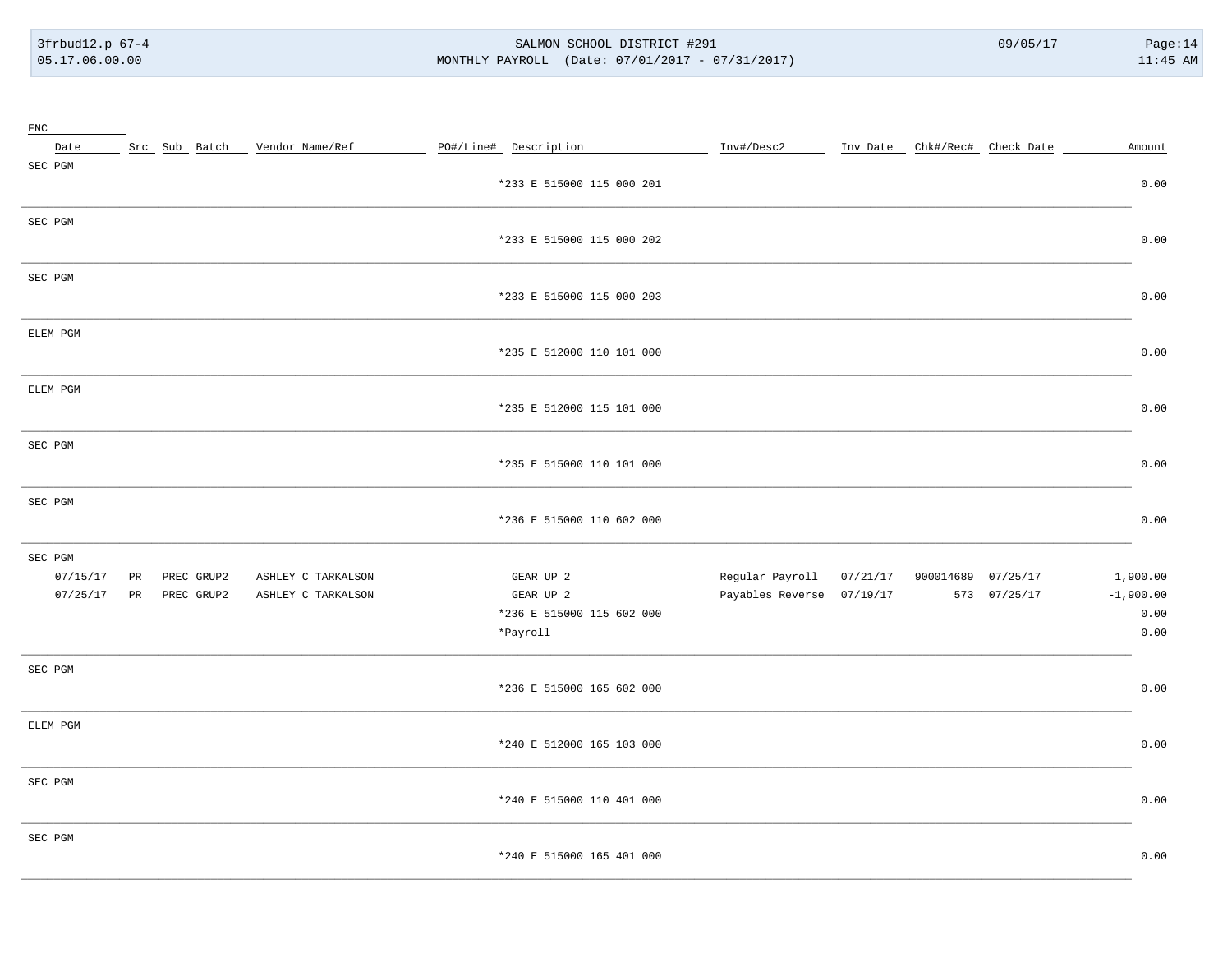## 3frbud12.p 67-4 SALMON SCHOOL DISTRICT #291 09/05/17 Page:15 [05.17.06.00.00](https://05.17.06.00.00) MONTHLY PAYROLL (Date: 07/01/2017 - 07/31/2017) 11:45 AM

| ${\tt FNC}$     |             |               |                    |                           |                  |          |                               |              |             |
|-----------------|-------------|---------------|--------------------|---------------------------|------------------|----------|-------------------------------|--------------|-------------|
| Date            |             | Src Sub Batch | Vendor Name/Ref    | PO#/Line# Description     | Inv#/Desc2       |          | Inv Date Chk#/Rec# Check Date |              | Amount      |
| SEC PGM         |             |               |                    |                           |                  |          |                               |              |             |
|                 |             |               |                    | *241 E 515000 110 101 000 |                  |          |                               |              | 0.00        |
| SEC PGM         |             |               |                    |                           |                  |          |                               |              |             |
| 07/25/17        | PR          | PREC 0420H    | JENNIFER LEE PLATT | DRIVERS ED HOURLY         | Payables Reverse | 07/19/17 | 518                           | 07/25/17     | $-1,180.00$ |
| 07/30/17        | $_{\rm PR}$ | PREC 0420H    | JENNIFER LEE PLATT | DRIVERS ED HOURLY         | Regular Payroll  | 07/20/17 | 900014636 07/25/17            |              | 1,180.00    |
|                 |             |               |                    | *241 E 515000 110 401 000 |                  |          |                               |              | 0.00        |
|                 |             |               |                    | *Payroll                  |                  |          |                               |              | 0.00        |
| ELEM PGM        |             |               |                    |                           |                  |          |                               |              |             |
|                 |             |               |                    | *242 E 512000 110 101 000 |                  |          |                               |              | 0.00        |
| ELEM PGM        |             |               |                    |                           |                  |          |                               |              |             |
|                 |             |               |                    | *242 E 512000 115 101 000 |                  |          |                               |              | 0.00        |
| ELEM PGM        |             |               |                    |                           |                  |          |                               |              |             |
|                 |             |               |                    | *242 E 512000 165 101 000 |                  |          |                               |              | 0.00        |
| SPEC SVC PGM    |             |               |                    |                           |                  |          |                               |              |             |
|                 |             |               |                    | *244 E 616000 115 101 000 |                  |          |                               |              | 0.00        |
| SEC PGM         |             |               |                    |                           |                  |          |                               |              |             |
|                 |             |               |                    | *245 E 515000 110 100 000 |                  |          |                               |              | 0.00        |
| SEC PGM         |             |               |                    |                           |                  |          |                               |              |             |
| 07/15/17        | PR          | PREC 0290H    | TODD NELSON        | MEDIA CLSF HOURLY         | Regular Payroll  | 07/21/17 | 900014671                     | 07/25/17     | 204.37      |
| 07/25/17        | $_{\rm PR}$ | PREC 0290H    | TODD NELSON        | MEDIA CLSF HOURLY         | Payables Reverse | 07/19/17 |                               | 554 07/25/17 | $-204.37$   |
|                 |             |               |                    | *245 E 515000 115 101 000 |                  |          |                               |              | 0.00        |
|                 |             |               |                    | *Payroll                  |                  |          |                               |              | 0.00        |
| INSTR IMPVMT    |             |               |                    |                           |                  |          |                               |              |             |
|                 |             |               |                    | *245 E 621000 110 100 000 |                  |          |                               |              | 0.00        |
| INSTR IMPVMT    |             |               |                    |                           |                  |          |                               |              |             |
|                 |             |               |                    | *245 E 621000 115 100 000 |                  |          |                               |              | 0.00        |
| EDUC MEDIA SVCS |             |               |                    |                           |                  |          |                               |              |             |
| 07/15/17        | PR          | PREC 0290H    | TODD NELSON        | MEDIA CLSF HOURLY         | Regular Payroll  | 07/21/17 | 900014671                     | 07/25/17     | 567.70      |
| 07/25/17        | $_{\rm PR}$ | PREC 0290H    | TODD NELSON        | MEDIA CLSF HOURLY         | Payables Reverse | 07/19/17 |                               | 554 07/25/17 | $-567.70$   |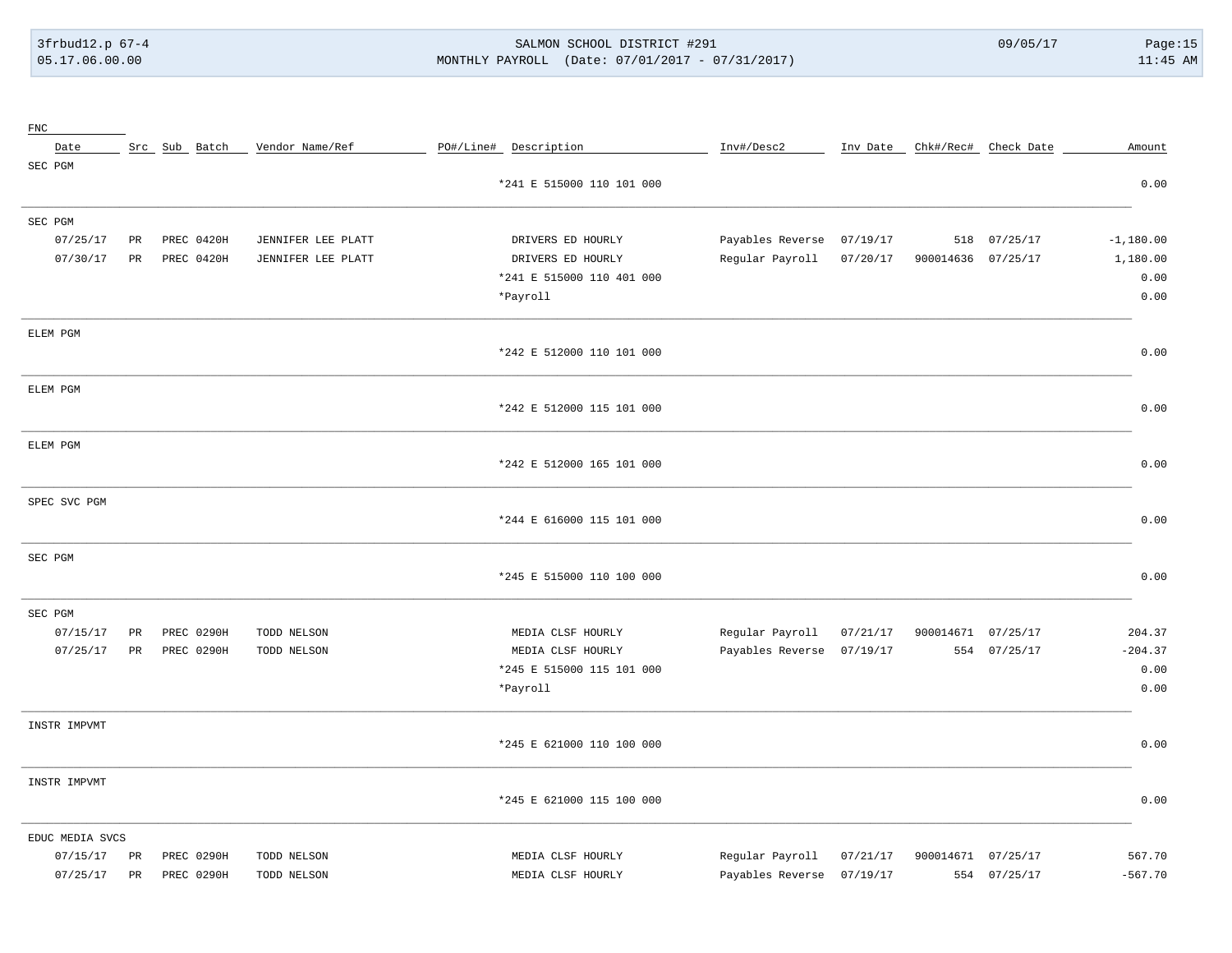3frbud12.p 67-4 SALMON SCHOOL DISTRICT #291 09/05/17 Page:16 [05.17.06.00.00](https://05.17.06.00.00) MONTHLY PAYROLL (Date: 07/01/2017 - 07/31/2017) 11:45 AM

FNC

245 E 622000 115 100 000 (continued)

| Date          |             | Src Sub Batch | Vendor Name/Ref  | PO#/Line# Description      | Inv#/Desc2       | Inv Date |           | Chk#/Rec# Check Date | Amount      |
|---------------|-------------|---------------|------------------|----------------------------|------------------|----------|-----------|----------------------|-------------|
|               |             |               |                  | *245 E 622000 115 100 000  |                  |          |           |                      | 0.00        |
|               |             |               |                  | *Payroll                   |                  |          |           |                      | 0.00        |
|               |             |               |                  |                            |                  |          |           |                      |             |
| $\rm{AGH}$    |             |               |                  |                            |                  |          |           |                      |             |
|               |             |               |                  | *246 E 611000 110 101 000  |                  |          |           |                      | 0.00        |
| AGH           |             |               |                  |                            |                  |          |           |                      |             |
|               |             |               |                  | *246 E 611000 115 100 000  |                  |          |           |                      | 0.00        |
| AGH           |             |               |                  |                            |                  |          |           |                      |             |
|               |             |               |                  | *247 E 611000 115 000 100  |                  |          |           |                      | 0.00        |
| EXC CHILD PGM |             |               |                  |                            |                  |          |           |                      |             |
|               |             |               |                  | *248 E 521000 110 100 000  |                  |          |           |                      | 0.00        |
| EXC CHILD PGM |             |               |                  |                            |                  |          |           |                      |             |
| 07/15/17      | PR          | PREC 0311H    | TIFFANY A SELPH  | MEDICAID CLASSIFIED HOURLY | Regular Payroll  | 07/21/17 | 900014677 | 07/25/17             | 610.23      |
| 07/15/17      | PR          | PREC 0270H    | DONNA M GEBHARDT | SP SVC CLSF HOURLY         | Regular Payroll  | 07/21/17 | 900014682 | 07/25/17             | 788.03      |
| 07/15/17      | PR          | PREC 0270H    | KIMBERLY GODFREY | SP SVC CLSF HOURLY         | Regular Payroll  | 07/21/17 | 70941     | 07/25/17             | 892.96      |
| 07/25/17      | PR          | PREC 0270H    | KIMBERLY GODFREY | SP SVC CLSF HOURLY         | Payables Reverse | 07/19/17 | 565       | 07/25/17             | $-892.96$   |
| 07/25/17      | PR          | PREC 0270H    | DONNA M GEBHARDT | SP SVC CLSF HOURLY         | Payables Reverse | 07/19/17 | 564       | 07/25/17             | $-788.03$   |
| 07/25/17      | PR          | PREC 0311H    | TIFFANY A SELPH  | MEDICAID CLASSIFIED HOURLY | Payables Reverse | 07/19/17 | 558       | 07/25/17             | $-610.23$   |
|               |             |               |                  | *248 E 521000 115 100 000  |                  |          |           |                      | 0.00        |
|               |             |               |                  | *Payroll                   |                  |          |           |                      | 0.00        |
| EXC CHILD PGM |             |               |                  |                            |                  |          |           |                      |             |
|               |             |               |                  | *248 E 521000 165 100 000  |                  |          |           |                      | 0.00        |
| SEC PGM       |             |               |                  |                            |                  |          |           |                      |             |
|               |             |               |                  | *249 E 515000 110 401 000  |                  |          |           |                      | 0.00        |
| SEC PGM       |             |               |                  |                            |                  |          |           |                      |             |
|               |             |               |                  | *249 E 515000 115 401 000  |                  |          |           |                      | 0.00        |
| ELEM PGM      |             |               |                  |                            |                  |          |           |                      |             |
| 07/25/17      | PR          | PREC 0030     | LAURIE D DUPREE  | ELEMENTARY TEACHER         | Payables Reverse | 07/19/17 | 513       | 07/25/17             | $-3,099.21$ |
| 07/30/17      | $_{\rm PR}$ | PREC 0030     | LAURIE D DUPREE  | ELEMENTARY TEACHER         | Regular Payroll  | 07/20/17 | 900014632 | 07/25/17             | 3,099.21    |
|               |             |               |                  | *251 E 512000 110 101 000  |                  |          |           |                      | 0.00        |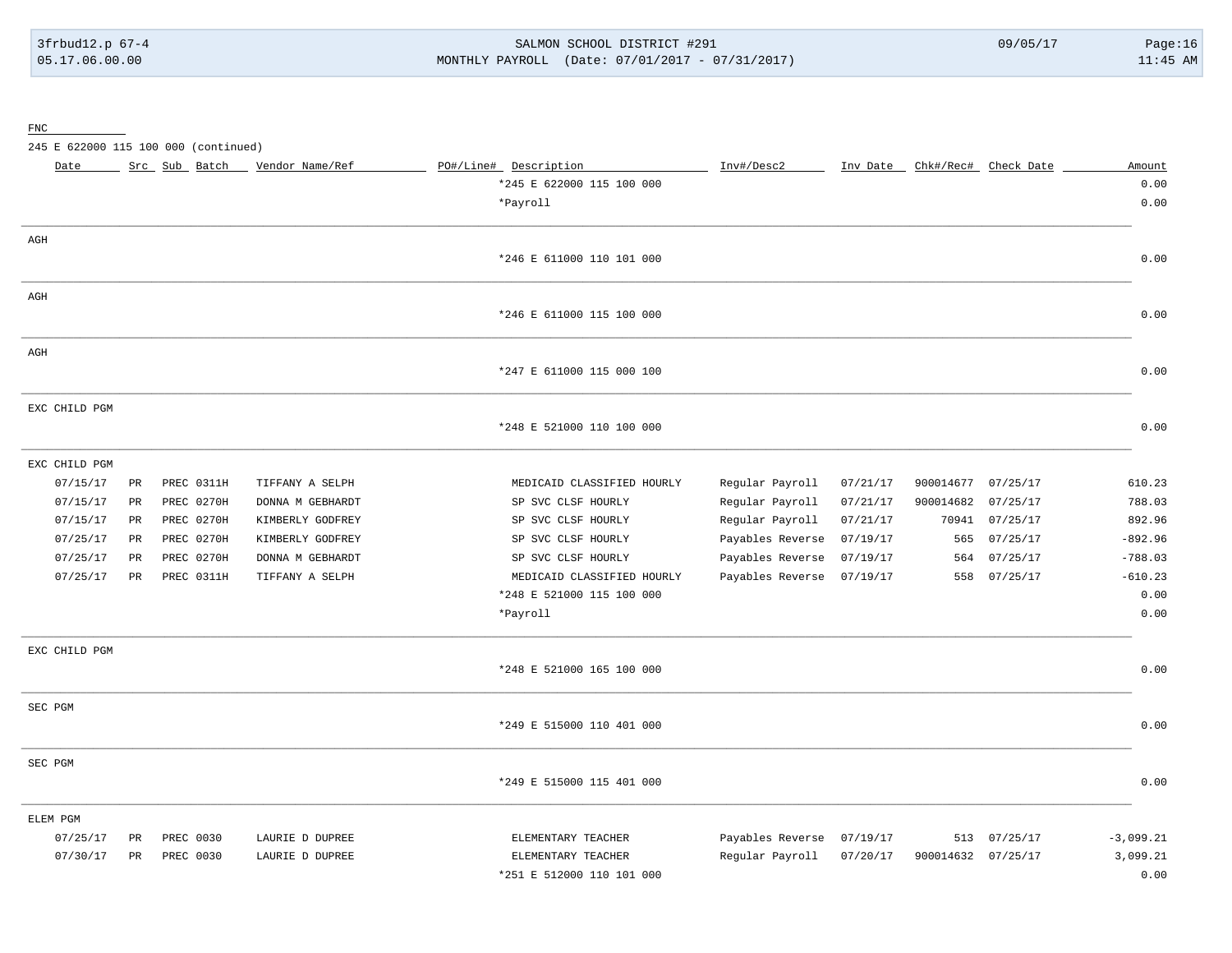## 3frbud12.p 67-4 SALMON SCHOOL DISTRICT #291 09/05/17 Page:17 [05.17.06.00.00](https://05.17.06.00.00) MONTHLY PAYROLL (Date: 07/01/2017 - 07/31/2017) 11:45 AM

FNC

251 E 512000 110 101 000 (continued)

| Date         |             | Src Sub Batch | Vendor Name/Ref         | PO#/Line# Description     | Inv#/Desc2       | Inv Date | Chk#/Rec# | Check Date | Amount       |
|--------------|-------------|---------------|-------------------------|---------------------------|------------------|----------|-----------|------------|--------------|
|              |             |               |                         | *Payroll                  |                  |          |           |            | 0.00         |
| ELEM PGM     |             |               |                         |                           |                  |          |           |            |              |
| 07/15/17     | PR          | PREC PARAH    | MARCY M BIRCH           | Paraprofessional Hourly   | Regular Payroll  | 07/21/17 | 900014708 | 07/25/17   | 349.54       |
| 07/15/17     | PR          | PREC 0470H    | SHYLA A BARRETT         | TITLE I CLASSIFIED HRLY   | Regular Payroll  | 07/21/17 | 70940     | 07/25/17   | 769.63       |
| 07/15/17     | PR          | PREC PARAH    | KELSI K HORTON          | Paraprofessional Hourly   | Regular Payroll  | 07/21/17 | 900014685 | 07/25/17   | 736.43       |
| 07/15/17     | $_{\rm PR}$ | PREC PARAH    | TESSA M PETTY           | Paraprofessional Hourly   | Regular Payroll  | 07/21/17 | 70942     | 07/25/17   | 714.60       |
| 07/25/17     | PR          | PREC 0470H    | SHYLA A BARRETT         | TITLE I CLASSIFIED HRLY   | Payables Reverse | 07/19/17 | 559       | 07/25/17   | $-769.63$    |
| 07/25/17     | PR          | PREC PARAH    | KELSI K HORTON          | Paraprofessional Hourly   | Payables Reverse | 07/19/17 | 568       | 07/25/17   | $-736.43$    |
| 07/25/17     | PR          | PREC PARAH    | MARCY M BIRCH           | Paraprofessional Hourly   | Payables Reverse | 07/19/17 | 586       | 07/25/17   | $-349.54$    |
| 07/25/17     | <b>PR</b>   | PREC PARAH    | TESSA M PETTY           | Paraprofessional Hourly   | Payables Reverse | 07/19/17 | 572       | 07/25/17   | $-714.60$    |
|              |             |               |                         | *251 E 512000 115 101 000 |                  |          |           |            | 0.00         |
|              |             |               |                         | *Payroll                  |                  |          |           |            | 0.00         |
| ELEM PGM     |             |               |                         | *251 E 512000 115 101 300 |                  |          |           |            | 0.00         |
| ELEM PGM     |             |               |                         | *251 E 512000 165 101 000 |                  |          |           |            | 0.00         |
|              |             |               |                         |                           |                  |          |           |            |              |
| SEC PGM      |             |               |                         | *251 E 515000 110 101 000 |                  |          |           |            | 0.00         |
| SEC PGM      |             |               |                         |                           |                  |          |           |            |              |
| 07/15/17     | PR          | PREC 0470H    | LYNN D. CAMPBELL MILLER | TITLE I CLASSIFIED HRLY   | Regular Payroll  | 07/21/17 | 900014693 | 07/25/17   | 1,110.04     |
| 07/15/17     | PR          | PREC 0470H    | KITTRICK KAUFFMAN       | TITLE I CLASSIFIED HRLY   | Regular Payroll  | 07/21/17 | 900014695 | 07/25/17   | 892.96       |
| 07/15/17     | PR          | PREC 0470H    | BARBARA MEURER          | TITLE I CLASSIFIED HRLY   | Regular Payroll  | 07/21/17 | 900014696 | 07/25/17   | 892.96       |
| 07/25/17     | PR          | PREC 0470H    | KITTRICK KAUFFMAN       | TITLE I CLASSIFIED HRLY   | Payables Reverse | 07/19/17 | 579       | 07/25/17   | $-892.96$    |
| 07/25/17     | PR          | PREC 0470H    | LYNN D. CAMPBELL MILLER | TITLE I CLASSIFIED HRLY   | Payables Reverse | 07/19/17 | 577       | 07/25/17   | $-1, 110.04$ |
| 07/25/17     | PR.         | PREC 0470H    | BARBARA MEURER          | TITLE I CLASSIFIED HRLY   | Payables Reverse | 07/19/17 | 580       | 07/25/17   | $-892.96$    |
|              |             |               |                         | *251 E 515000 115 101 000 |                  |          |           |            | 0.00         |
|              |             |               |                         | *Payroll                  |                  |          |           |            | 0.00         |
| SEC PGM      |             |               |                         |                           |                  |          |           |            |              |
|              |             |               |                         | *251 E 515000 165 101 000 |                  |          |           |            | 0.00         |
| INSTR IMPVMT |             |               |                         |                           |                  |          |           |            |              |
|              |             |               |                         | *251 E 621000 110 101 000 |                  |          |           |            | 0.00         |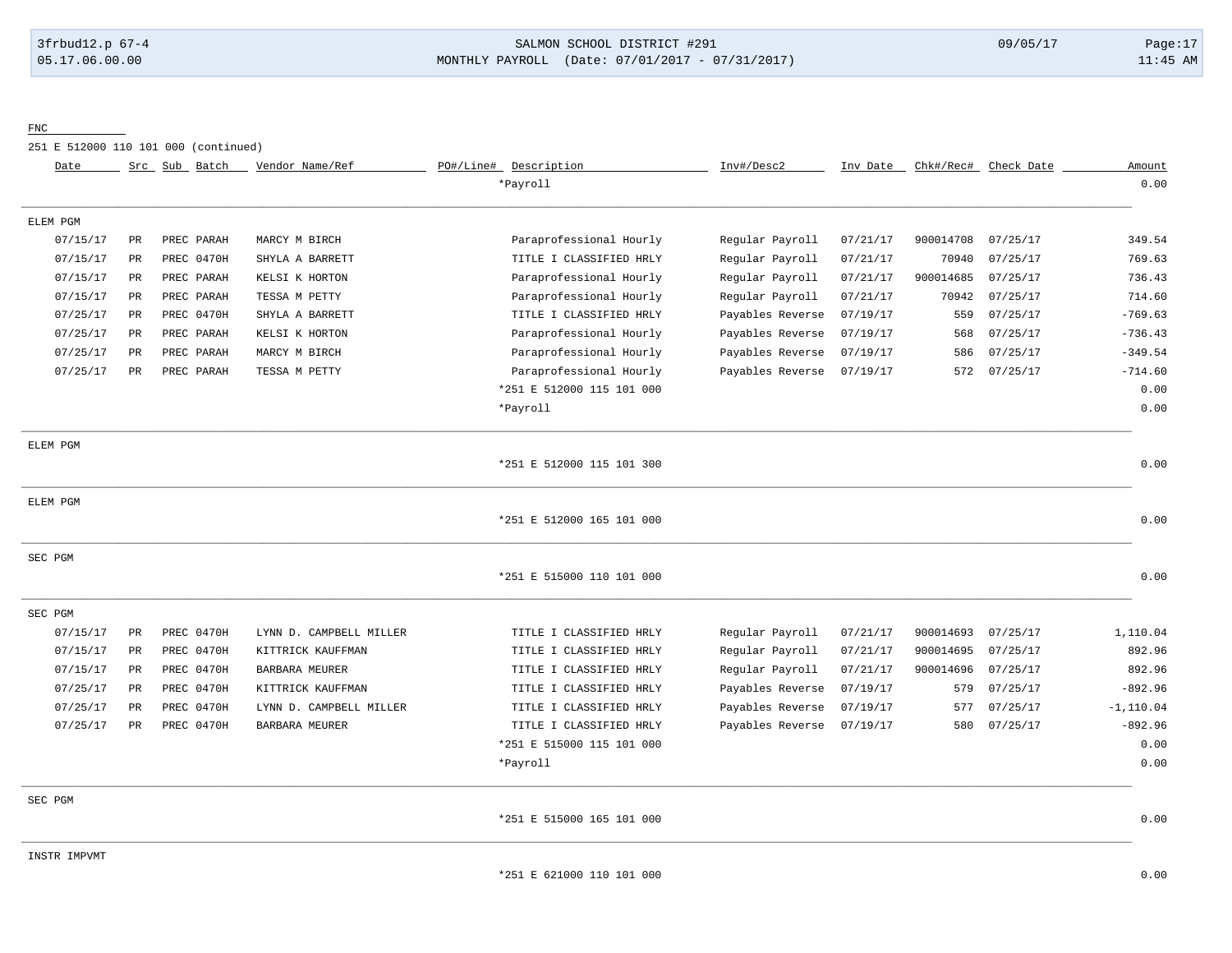# 3frbud12.p 67-4 SALMON SCHOOL DISTRICT #291 09/05/17 Page:18 [05.17.06.00.00](https://05.17.06.00.00) MONTHLY PAYROLL (Date: 07/01/2017 - 07/31/2017) 11:45 AM

| ${\rm FNC}$    |             |               |                        |                                            |                  |          |           |                      |                  |
|----------------|-------------|---------------|------------------------|--------------------------------------------|------------------|----------|-----------|----------------------|------------------|
| Date           |             | Src Sub Batch | Vendor Name/Ref        | PO#/Line# Description                      | Inv#/Desc2       | Inv Date |           | Chk#/Rec# Check Date | Amount           |
| INSTR IMPVMT   |             |               |                        | *251 E 621000 110 101 302                  |                  |          |           |                      | 0.00             |
| INSTR IMPVMT   |             |               |                        | *251 E 621000 115 101 000                  |                  |          |           |                      | 0.00             |
| INSTR IMPVMT   |             |               |                        |                                            |                  |          |           |                      |                  |
|                |             |               |                        | *251 E 621000 115 101 302                  |                  |          |           |                      | 0.00             |
| DIST ADMIN SVC |             |               |                        |                                            |                  |          |           |                      |                  |
| 07/30/17       | PR          | PREC 0300     | EILEEN T HOLDEN        | DIST ADM CERT<br>*251 E 632000 110 001 000 | Regular Payroll  | 07/20/17 | 900014656 | 07/25/17             | 669.08<br>669.08 |
|                |             |               |                        | *Payroll                                   |                  |          |           |                      | 669.08           |
| DIST ADMIN SVC |             |               |                        |                                            |                  |          |           |                      |                  |
| 07/15/17       | PR          | PREC 0310H    | DEBORAH K CHENEY       | DIST ADM CLSF HOURLY                       | Regular Payroll  | 07/21/17 | 900014673 | 07/25/17             | 462.44           |
|                |             |               |                        | *251 E 632000 115 001 000                  |                  |          |           |                      | 462.44           |
|                |             |               |                        | *Payroll                                   |                  |          |           |                      | 462.44           |
| EXC CHILD PGM  |             |               |                        |                                            |                  |          |           |                      |                  |
|                |             |               |                        | *257 E 521000 110 101 000                  |                  |          |           |                      | 0.00             |
| EXC CHILD PGM  |             |               |                        |                                            |                  |          |           |                      |                  |
| 07/15/17       | $_{\rm PR}$ | PREC 0270H    | DARLENE A FOUST        | SP SVC CLSF HOURLY                         | Regular Payroll  | 07/21/17 | 900014681 | 07/25/17             | 1,110.04         |
| 07/15/17       | $_{\rm PR}$ | PREC 0270H    | DAVID D GALLAMORE      | SP SVC CLSF HOURLY                         | Regular Payroll  | 07/21/17 | 70938     | 07/25/17             | 830.80           |
| 07/15/17       | PR          | PREC 0270H    | CONNIE A GANSKE        | SP SVC CLSF HOURLY                         | Regular Payroll  | 07/21/17 | 900014694 | 07/25/17             | 1,046.89         |
| 07/15/17       | PR          | PREC PARAH    | EVELYN S CRUMB         | Paraprofessional Hourly                    | Regular Payroll  | 07/21/17 | 900014680 | 07/25/17             | 698.18           |
| 07/15/17       | PR          | PREC 0550H    | MICHAELA TOLMAN        | 6B EXC CHILD HOURLY                        | Regular Payroll  | 07/21/17 | 900014690 | 07/25/17             | 446.48           |
| 07/15/17       | PR          | PREC 0270H    | JANNA R COCKRELL       | SP SVC CLSF HOURLY                         | Regular Payroll  | 07/21/17 | 900014679 | 07/25/17             | 488.13           |
| 07/15/17       | PR          | PREC PARAH    | MARCY M BIRCH          | Paraprofessional Hourly                    | Regular Payroll  | 07/21/17 | 900014708 | 07/25/17             | 349.54           |
| 07/15/17       | PR          | PREC 0270H    | HEIDI A MORRONE        | SP SVC CLSF HOURLY                         | Regular Payroll  | 07/21/17 | 900014675 | 07/25/17             | 769.63           |
| 07/15/17       | PR          | PREC 0270H    | HOLLY A. NATELSON      | SP SVC CLSF HOURLY                         | Regular Payroll  | 07/21/17 | 900014687 | 07/25/17             | 892.96           |
| 07/15/17       | PR          | PREC 0270H    | JENNIFER A SEYBOLD     | SP SVC CLSF HOURLY                         | Regular Payroll  | 07/21/17 | 900014699 | 07/25/17             | 530.15           |
| 07/15/17       | PR          | PREC 0270H    | REBECCA L STEPHANISHEN | SP SVC CLSF HOURLY                         | Regular Payroll  | 07/21/17 | 900014672 | 07/25/17             | 984.73           |
| 07/25/17       | PR          | PREC 0270H    | DAVID D GALLAMORE      | SP SVC CLSF HOURLY                         | Payables Reverse | 07/19/17 | 556       | 07/25/17             | $-830.80$        |
| 07/25/17       | PR          | PREC 0270H    | CONNIE A GANSKE        | SP SVC CLSF HOURLY                         | Payables Reverse | 07/19/17 | 578       | 07/25/17             | $-1,046.89$      |
| 07/25/17       | PR          | PREC PARAH    | MARCY M BIRCH          | Paraprofessional Hourly                    | Payables Reverse | 07/19/17 | 586       | 07/25/17             | $-349.54$        |
| 07/25/17       | PR          | PREC 0270H    | JANNA R COCKRELL       | SP SVC CLSF HOURLY                         | Payables Reverse | 07/19/17 | 561       | 07/25/17             | $-488.13$        |
| 07/25/17       | PR          | PREC 0270H    | JENNIFER A SEYBOLD     | SP SVC CLSF HOURLY                         | Payables Reverse | 07/19/17 | 581       | 07/25/17             | $-530.15$        |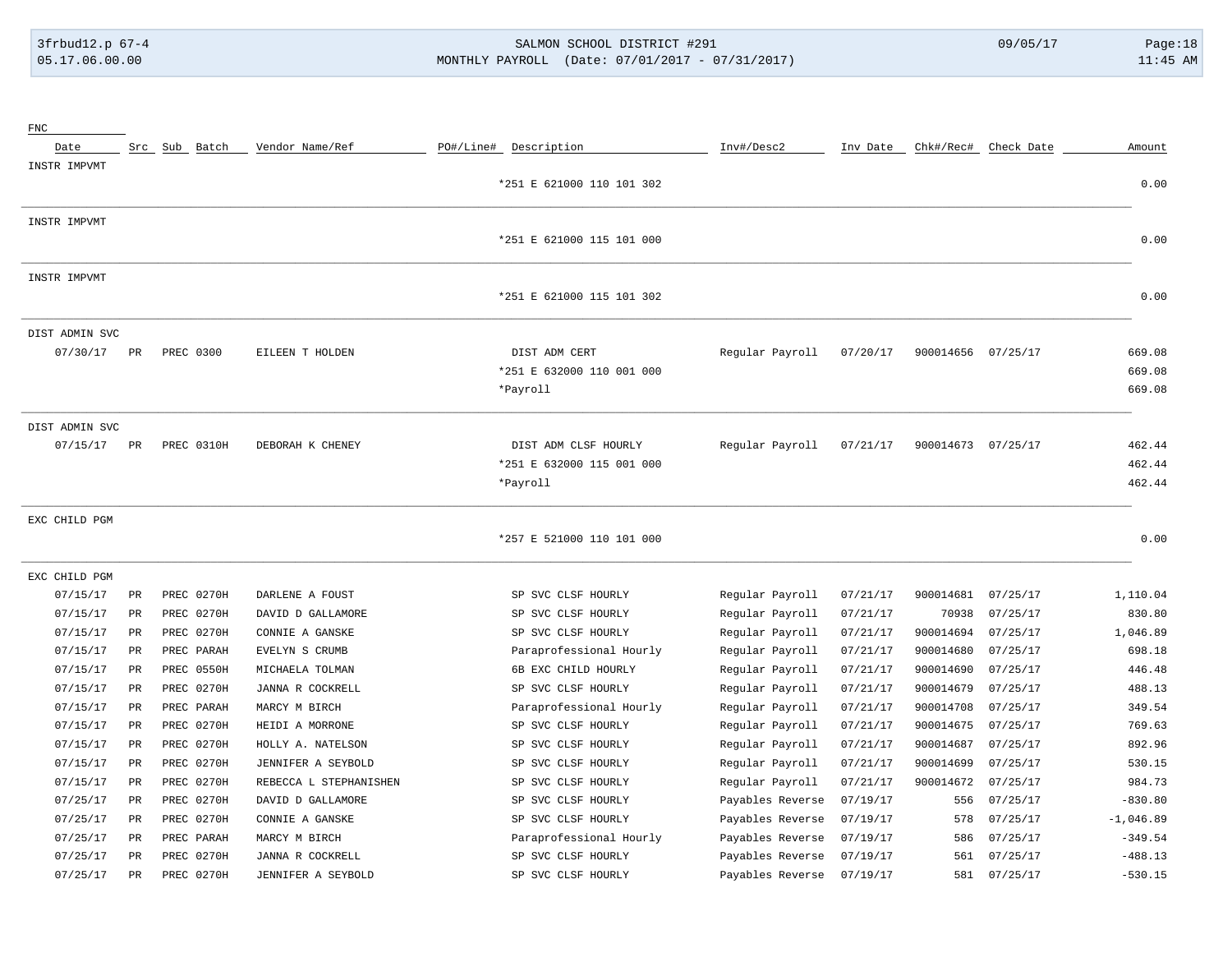### 3frbud12.p 67-4 SALMON SCHOOL DISTRICT #291 09/05/17 Page:19 [05.17.06.00.00](https://05.17.06.00.00) MONTHLY PAYROLL (Date: 07/01/2017 - 07/31/2017) 11:45 AM

FNC

257 E 521000 115 101 000 (continued)

| 07/25/17<br>555<br>562<br>07/25/17<br>07/25/17<br>563 | $-984.73$<br>$-698.18$                                                                             |
|-------------------------------------------------------|----------------------------------------------------------------------------------------------------|
|                                                       |                                                                                                    |
|                                                       |                                                                                                    |
|                                                       | $-1, 110.04$                                                                                       |
|                                                       | $-446.48$                                                                                          |
| 07/25/17                                              | $-769.63$                                                                                          |
| 07/25/17                                              | $-892.96$                                                                                          |
|                                                       | 0.00                                                                                               |
|                                                       | 0.00                                                                                               |
|                                                       |                                                                                                    |
|                                                       | 0.00                                                                                               |
|                                                       |                                                                                                    |
| 07/25/17                                              | 610.23                                                                                             |
| 07/25/17                                              | $-610.23$                                                                                          |
|                                                       | 0.00                                                                                               |
|                                                       | 0.00                                                                                               |
|                                                       |                                                                                                    |
| 07/25/17                                              | 312.08                                                                                             |
| 07/25/17                                              | 446.48                                                                                             |
| 07/25/17                                              | $-312.08$                                                                                          |
|                                                       | $-446.48$                                                                                          |
|                                                       | 0.00                                                                                               |
|                                                       | 0.00                                                                                               |
|                                                       |                                                                                                    |
|                                                       | 0.00                                                                                               |
|                                                       |                                                                                                    |
|                                                       | 0.00                                                                                               |
|                                                       |                                                                                                    |
|                                                       | 0.00                                                                                               |
|                                                       |                                                                                                    |
|                                                       | 0.00                                                                                               |
|                                                       | 07/25/17<br>574<br>557<br>570<br>900014677<br>558<br>900014679<br>900014690<br>561<br>574 07/25/17 |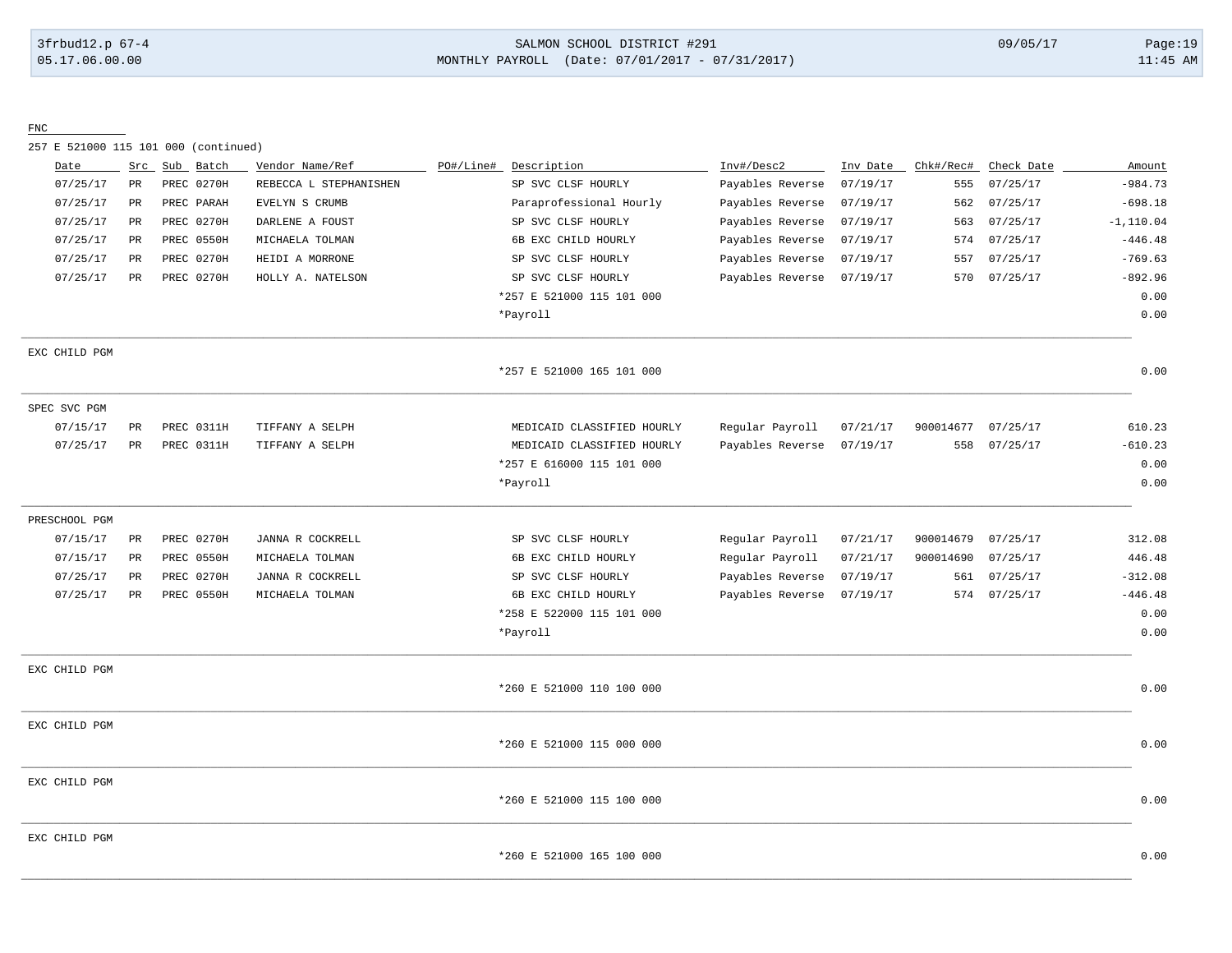3frbud12.p 67-4 05.17.06.00.00

#### SALMON SCHOOL DISTRICT #291 MONTHLY PAYROLL (Date: 07/01/2017 - 07/31/2017)

 $09/05/17$ 

| $_{\text{FNC}}$ |           |           |                               |                           |                                             |  |                               |           |
|-----------------|-----------|-----------|-------------------------------|---------------------------|---------------------------------------------|--|-------------------------------|-----------|
| Date            |           |           | Src Sub Batch Vendor Name/Ref | PO#/Line# Description     | Inv#/Desc2                                  |  | Inv Date Chk#/Rec# Check Date | Amount    |
| SEC PGM         |           |           |                               |                           |                                             |  |                               |           |
|                 |           |           |                               | *261 E 515000 115 101 000 |                                             |  |                               | 0.00      |
| INSTR IMPVMT    |           |           |                               |                           |                                             |  |                               |           |
|                 |           |           |                               | *262 E 621000 110 000 000 |                                             |  |                               | 0.00      |
| INSTR IMPVMT    |           |           |                               |                           |                                             |  |                               |           |
|                 |           |           |                               | *262 E 621000 115 000 000 |                                             |  |                               | 0.00      |
| AGH             |           |           |                               |                           |                                             |  |                               |           |
| 07/25/17        | <b>PR</b> | PREC 0240 | HEATHER A. PEKUS              | AGH CERT                  | Payables Reverse 07/19/17                   |  | 543 07/25/17                  | $-619.00$ |
| 07/30/17        | PR        | PREC 0240 | HEATHER A. PEKUS              | AGH CERT                  | Regular Payroll 07/20/17 900014661 07/25/17 |  |                               | 619.00    |
|                 |           |           |                               | *263 E 611000 110 401 000 |                                             |  |                               | 0.00      |
|                 |           |           |                               | *Payroll                  |                                             |  |                               | 0.00      |
| ELEM PGM        |           |           |                               |                           |                                             |  |                               |           |
|                 |           |           |                               | *271 E 512000 110 101 000 |                                             |  |                               | 0.00      |
| ELEM PGM        |           |           |                               |                           |                                             |  |                               |           |
|                 |           |           |                               | *271 E 512000 115 101 000 |                                             |  |                               | 0.00      |
| ELEM PGM        |           |           |                               |                           |                                             |  |                               |           |
|                 |           |           |                               | *271 E 512000 165 101 000 |                                             |  |                               | 0.00      |
| SEC PGM         |           |           |                               |                           |                                             |  |                               |           |
|                 |           |           |                               | *271 E 515000 110 401 000 |                                             |  |                               | 0.00      |
| SEC PGM         |           |           |                               |                           |                                             |  |                               |           |
|                 |           |           |                               | *271 E 515000 110 602 000 |                                             |  |                               | 0.00      |
| SEC PGM         |           |           |                               |                           |                                             |  |                               |           |
|                 |           |           |                               | *271 E 515000 115 401 000 |                                             |  |                               | 0.00      |
| AGH             |           |           |                               |                           |                                             |  |                               |           |
|                 |           |           |                               | *273 E 611000 110 101 000 |                                             |  |                               | 0.00      |
| AGH             |           |           |                               |                           |                                             |  |                               |           |
|                 |           |           |                               | *273 E 611000 115 100 000 |                                             |  |                               | 0.00      |
|                 |           |           |                               |                           |                                             |  |                               |           |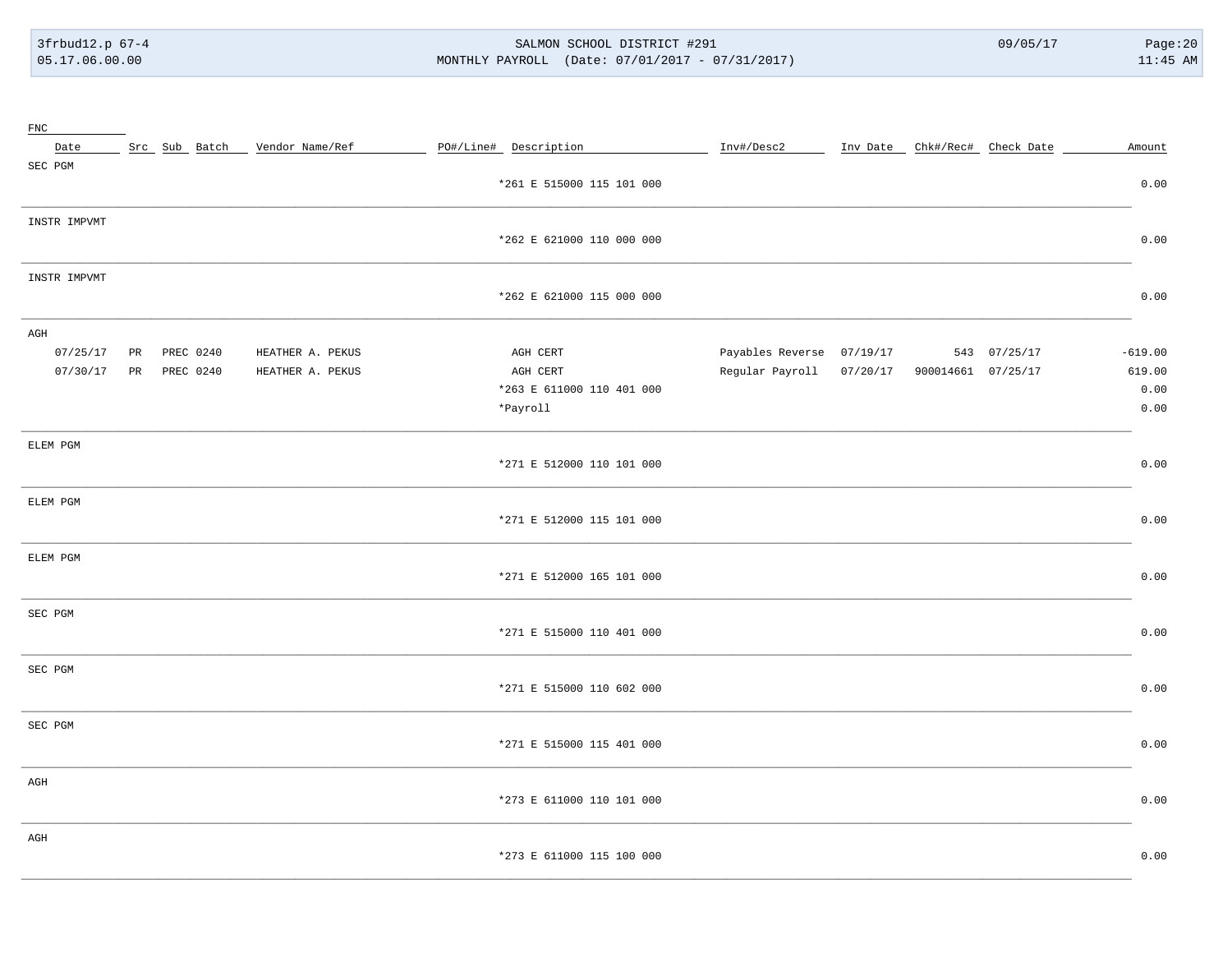## 3frbud12.p 67-4 SALMON SCHOOL DISTRICT #291 09/05/17 Page:21 [05.17.06.00.00](https://05.17.06.00.00) MONTHLY PAYROLL (Date: 07/01/2017 - 07/31/2017) 11:45 AM

| ${\rm FNC}$   |             |                   |                 |                            |                  |          |           |                      |              |
|---------------|-------------|-------------------|-----------------|----------------------------|------------------|----------|-----------|----------------------|--------------|
| Date          |             | Src Sub Batch     | Vendor Name/Ref | PO#/Line# Description      | Inv#/Desc2       | Inv Date |           | Chk#/Rec# Check Date | Amount       |
| AGH           |             |                   |                 |                            |                  |          |           |                      |              |
|               |             |                   |                 | *282 E 611000 115 101 000  |                  |          |           |                      | 0.00         |
|               |             |                   |                 |                            |                  |          |           |                      |              |
|               |             |                   |                 | *285 E 530000 110 100 000  |                  |          |           |                      | 0.00         |
| AGH           |             |                   |                 |                            |                  |          |           |                      |              |
|               |             |                   |                 | *288 E 611000 110 101 000  |                  |          |           |                      | 0.00         |
| FOOD SVC PGM  |             |                   |                 |                            |                  |          |           |                      |              |
| 07/15/17      | PR          | PREC 0605H        | MARY L ANDERSON | FOOD SERVICES HOURLY       | Regular Payroll  | 07/21/17 | 900014692 | 07/25/17             | 1,304.70     |
| 07/15/17      | PR          | PREC 0605H        | JESSICA J NOH   | FOOD SERVICES HOURLY       | Regular Payroll  | 07/21/17 | 900014688 | 07/25/17             | 405.00       |
| 07/15/17      | PR          | PREC 0605H        | RICK D PALMER   | FOOD SERVICES HOURLY       | Regular Payroll  | 07/21/17 | 900014669 | 07/25/17             | 405.00       |
| 07/15/17      | PR          | PREC 0605S        | SHIRLEY GRANT   | Food Svc Worker Substitute | Regular Payroll  | 07/21/17 | 900014704 | 07/25/17             | 21.05        |
| 07/15/17      | $_{\rm PR}$ | <b>PREC 0605H</b> | AMBER E HALLE   | FOOD SERVICES HOURLY       | Regular Payroll  | 07/21/17 | 900014683 | 07/25/17             | 577.20       |
| 07/15/17      | PR          | PREC 0605H        | SUZY PALMER     | FOOD SERVICES HOURLY       | Regular Payroll  | 07/21/17 | 900014705 | 07/25/17             | 862.38       |
| 07/15/17      | PR          | PREC 0605H        | DARLA CARSON    | FOOD SERVICES HOURLY       | Regular Payroll  | 07/21/17 | 900014703 | 07/25/17             | 830.80       |
| 07/25/17      | PR          | <b>PREC 0605H</b> | AMBER E HALLE   | FOOD SERVICES HOURLY       | Payables Reverse | 07/19/17 | 566       | 07/25/17             | $-577.20$    |
| 07/25/17      | PR          | PREC 0605H        | MARY L ANDERSON | FOOD SERVICES HOURLY       | Payables Reverse | 07/19/17 | 575       | 07/25/17             | $-1, 304.70$ |
| 07/25/17      | $_{\rm PR}$ | PREC 0605H        | DARLA CARSON    | FOOD SERVICES HOURLY       | Payables Reverse | 07/19/17 | 584       | 07/25/17             | $-830.80$    |
| 07/25/17      | PR          | PREC 0605H        | SUZY PALMER     | FOOD SERVICES HOURLY       | Payables Reverse | 07/19/17 | 585       | 07/25/17             | $-862.38$    |
| 07/25/17      | PR          | PREC 0605H        | RICK D PALMER   | FOOD SERVICES HOURLY       | Payables Reverse | 07/19/17 | 552       | 07/25/17             | $-405.00$    |
| 07/25/17      | $_{\rm PR}$ | PREC 0605H        | JESSICA J NOH   | FOOD SERVICES HOURLY       | Payables Reverse | 07/19/17 | 571       | 07/25/17             | $-405.00$    |
|               |             |                   |                 | *290 E 710000 115 000 000  |                  |          |           |                      | 21.05        |
|               |             |                   |                 | *Payroll                   |                  |          |           |                      | 21.05        |
| FOOD SVC PGM  |             |                   |                 |                            |                  |          |           |                      |              |
|               |             |                   |                 | *290 E 710000 165 000 000  |                  |          |           |                      | 0.00         |
| EXC CHILD PGM |             |                   |                 |                            |                  |          |           |                      |              |
|               |             |                   |                 | *527 E 521000 115 100 000  |                  |          |           |                      | 0.00         |
| ELEM PGM      |             |                   |                 |                            |                  |          |           |                      |              |
|               |             |                   |                 | *710 E 512000 110 101 000  |                  |          |           |                      | 0.00         |
| ELEM PGM      |             |                   |                 |                            |                  |          |           |                      |              |
|               |             |                   |                 | *710 E 512000 115 101 000  |                  |          |           |                      | 0.00         |